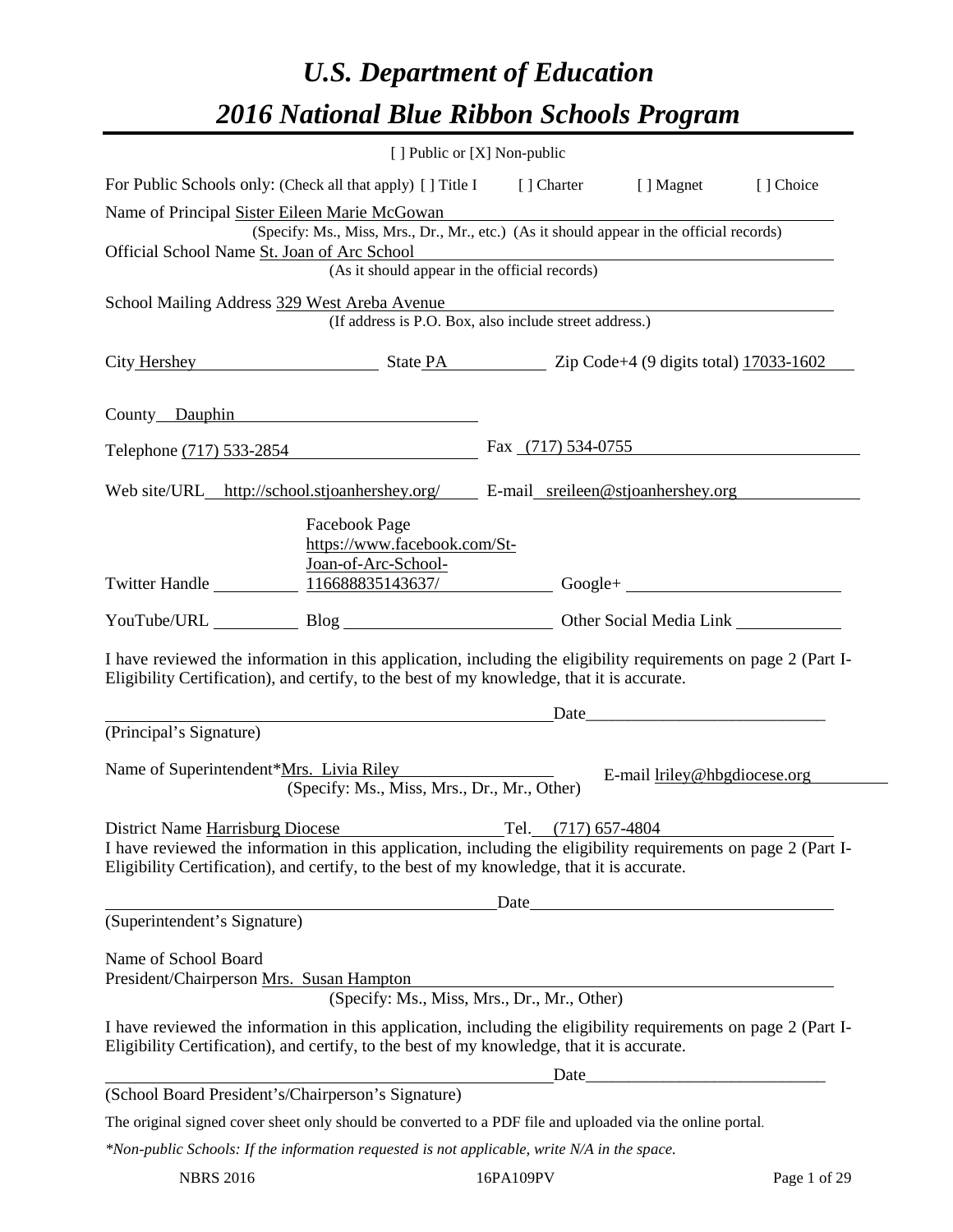The signatures on the first page of this application (cover page) certify that each of the statements below, concerning the school's eligibility and compliance with U.S. Department of Education and National Blue Ribbon Schools requirements, are true and correct.

- 1. The school configuration includes one or more of grades K-12. (Schools on the same campus with one principal, even a K-12 school, must apply as an entire school.)
- 2. The public school has met their state's accountability requirements (i.e., avoided sanctions) in participation, performance in reading (or English language arts) and mathematics, and other academic indicators (i.e., attendance rate and graduation rate) using the most recent accountability results available for the year prior to nomination.
- 3. To meet final eligibility, a public school must meet the state's accountability requirements (i.e., avoided sanctions) in participation, performance in reading (or English language arts) and mathematics, and other academic indicators (i.e., attendance rate and graduation rate) for the year in which they are nominated (2015-2016) and be certified by the state representative. Any status appeals must be resolved at least two weeks before the awards ceremony for the school to receive the award.
- 4. If the school includes grades 7 or higher, the school must have foreign language as a part of its curriculum.
- 5. The school has been in existence for five full years, that is, from at least September 2010 and each tested grade must have been part of the school for the past three years.
- 6. The nominated school has not received the National Blue Ribbon Schools award in the past five years: 2011, 2012, 2013, 2014, or 2015.
- 7. The nominated school has no history of testing irregularities, nor have charges of irregularities been brought against the school at the time of nomination. The U.S. Department of Education reserves the right to disqualify a school's application and/or rescind a school's award if irregularities are later discovered and proven by the state.
- 8. The nominated school or district is not refusing Office of Civil Rights (OCR) access to information necessary to investigate a civil rights complaint or to conduct a district-wide compliance review.
- 9. The OCR has not issued a violation letter of findings to the school district concluding that the nominated school or the district as a whole has violated one or more of the civil rights statutes. A violation letter of findings will not be considered outstanding if OCR has accepted a corrective action plan from the district to remedy the violation.
- 10. The U.S. Department of Justice does not have a pending suit alleging that the nominated school or the school district as a whole has violated one or more of the civil rights statutes or the Constitution's equal protection clause.
- 11. There are no findings of violations of the Individuals with Disabilities Education Act in a U.S. Department of Education monitoring report that apply to the school or school district in question; or if there are such findings, the state or district has corrected, or agreed to correct, the findings.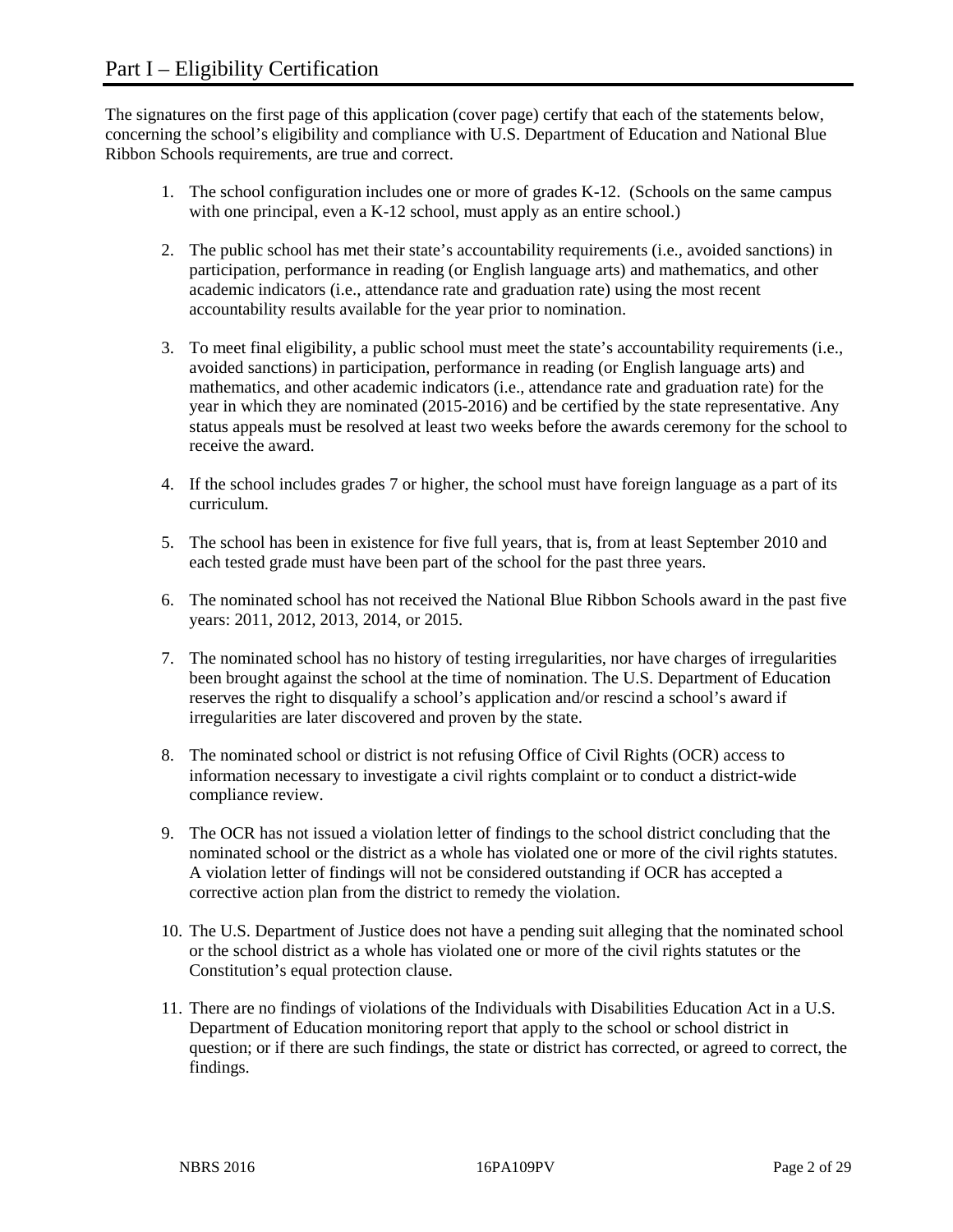# **Data should be provided for the most recent school year (2015-2016) unless otherwise stated.**

**DISTRICT** (Question 1 is not applicable to non-public schools)

| Ι. | Number of schools in the district<br>(per district designation): | $\underline{0}$ Elementary schools (includes K-8)<br>0 Middle/Junior high schools<br>0 High schools |
|----|------------------------------------------------------------------|-----------------------------------------------------------------------------------------------------|
|    |                                                                  | $0 K-12$ schools                                                                                    |

0 TOTAL

**SCHOOL** (To be completed by all schools)

2. Category that best describes the area where the school is located:

[] Urban or large central city [ ] Suburban with characteristics typical of an urban area [ ] Suburban [X] Small city or town in a rural area [ ] Rural

3. Number of students as of October 1, 2015 enrolled at each grade level or its equivalent in applying school:

| Grade                           | # of         | # of Females | <b>Grade Total</b> |
|---------------------------------|--------------|--------------|--------------------|
|                                 | <b>Males</b> |              |                    |
| <b>PreK</b>                     | 31           | 36           | 67                 |
| K                               | 43           | 26           | 69                 |
| $\mathbf{1}$                    | 18           | 17           | 35                 |
| $\overline{2}$                  | 14           | 20           | 34                 |
| 3                               | 16           | 16           | 32                 |
| 4                               | 13           | 18           | 31                 |
| 5                               | 7            | 24           | 31                 |
| 6                               | 6            | 7            | 13                 |
| 7                               | 9            | 4            | 13                 |
| 8                               | 8            | 16           | 24                 |
| 9                               | 0            | 0            | 0                  |
| 10                              | 0            | $\theta$     | 0                  |
| 11                              | $\theta$     | 0            | 0                  |
| 12 or higher                    | $\theta$     | 0            | 0                  |
| <b>Total</b><br><b>Students</b> | 165          | 184          | 349                |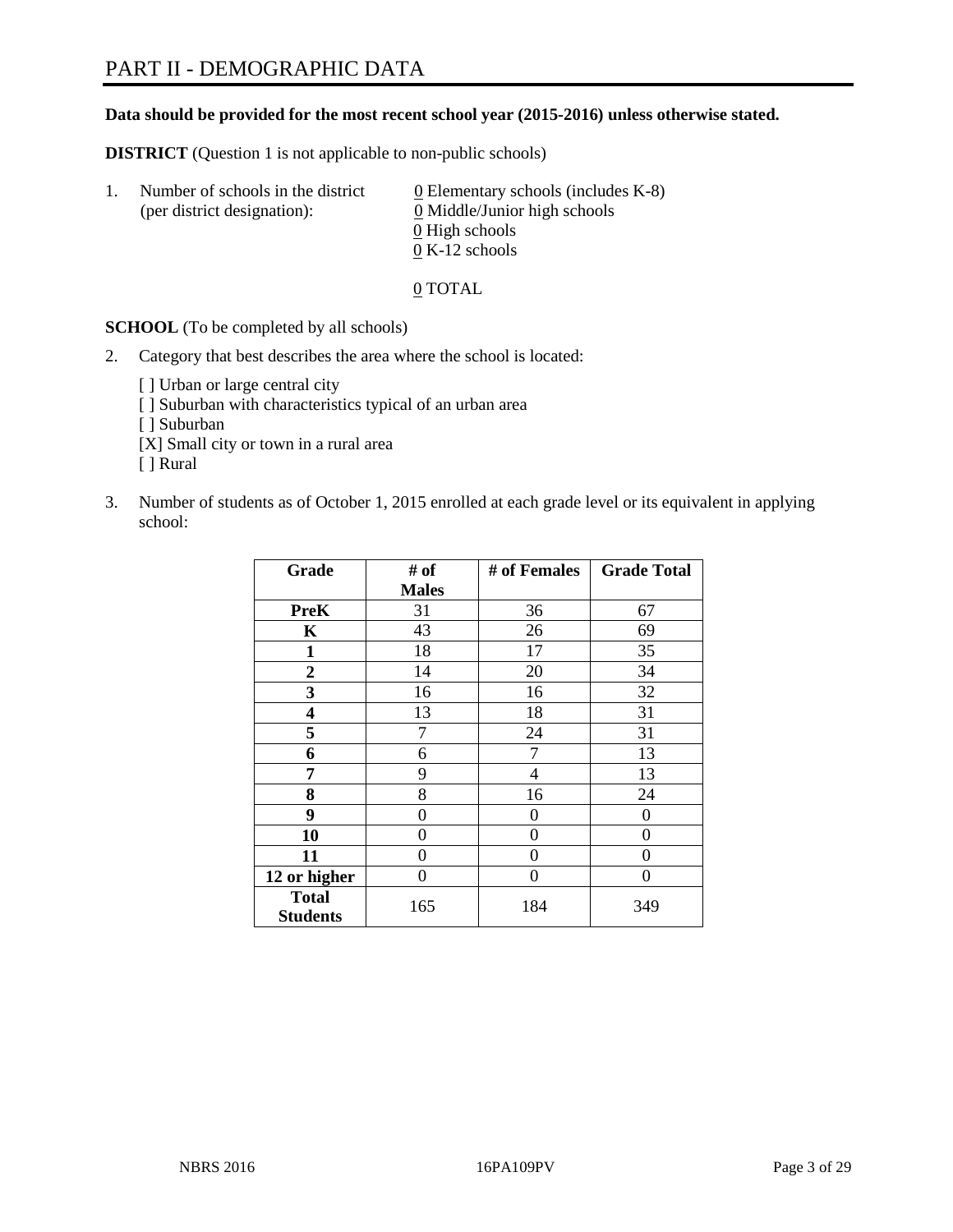4. Racial/ethnic composition of  $\qquad 0\%$  American Indian or Alaska Native the school:  $7\%$  Asian

 % Black or African American % Hispanic or Latino % Native Hawaiian or Other Pacific Islander 79 % White % Two or more races **100 % Total**

(Only these seven standard categories should be used to report the racial/ethnic composition of your school. The Final Guidance on Maintaining, Collecting, and Reporting Racial and Ethnic Data to the U.S. Department of Education published in the October 19, 2007 *Federal Register* provides definitions for each of the seven categories.)

5. Student turnover, or mobility rate, during the 2014 – 2015 school year: 2%

This rate should be calculated using the grid below. The answer to (6) is the mobility rate.

| <b>Steps For Determining Mobility Rate</b>         | <b>Answer</b>         |
|----------------------------------------------------|-----------------------|
| (1) Number of students who transferred to          |                       |
| the school after October 1, 2014 until the         | $\mathcal{D}_{\cdot}$ |
| end of the 2014-2015 school year                   |                       |
| (2) Number of students who transferred             |                       |
| <i>from</i> the school after October 1, 2014 until | 5                     |
| the end of the 2014-2015 school year               |                       |
| (3) Total of all transferred students [sum of      |                       |
| rows $(1)$ and $(2)$ ]                             |                       |
| (4) Total number of students in the school as      | 349                   |
| of October 1, 2014                                 |                       |
| $(5)$ Total transferred students in row $(3)$      |                       |
| divided by total students in row (4)               | 0.020                 |
| $(6)$ Amount in row $(5)$ multiplied by 100        | ာ                     |

6. English Language Learners (ELL) in the school:  $0\%$ 

0 Total number ELL

Specify each non-English language represented in the school (separate languages by commas): N/A

7. Students eligible for free/reduced-priced meals: 5 %

Total number students who qualify: 19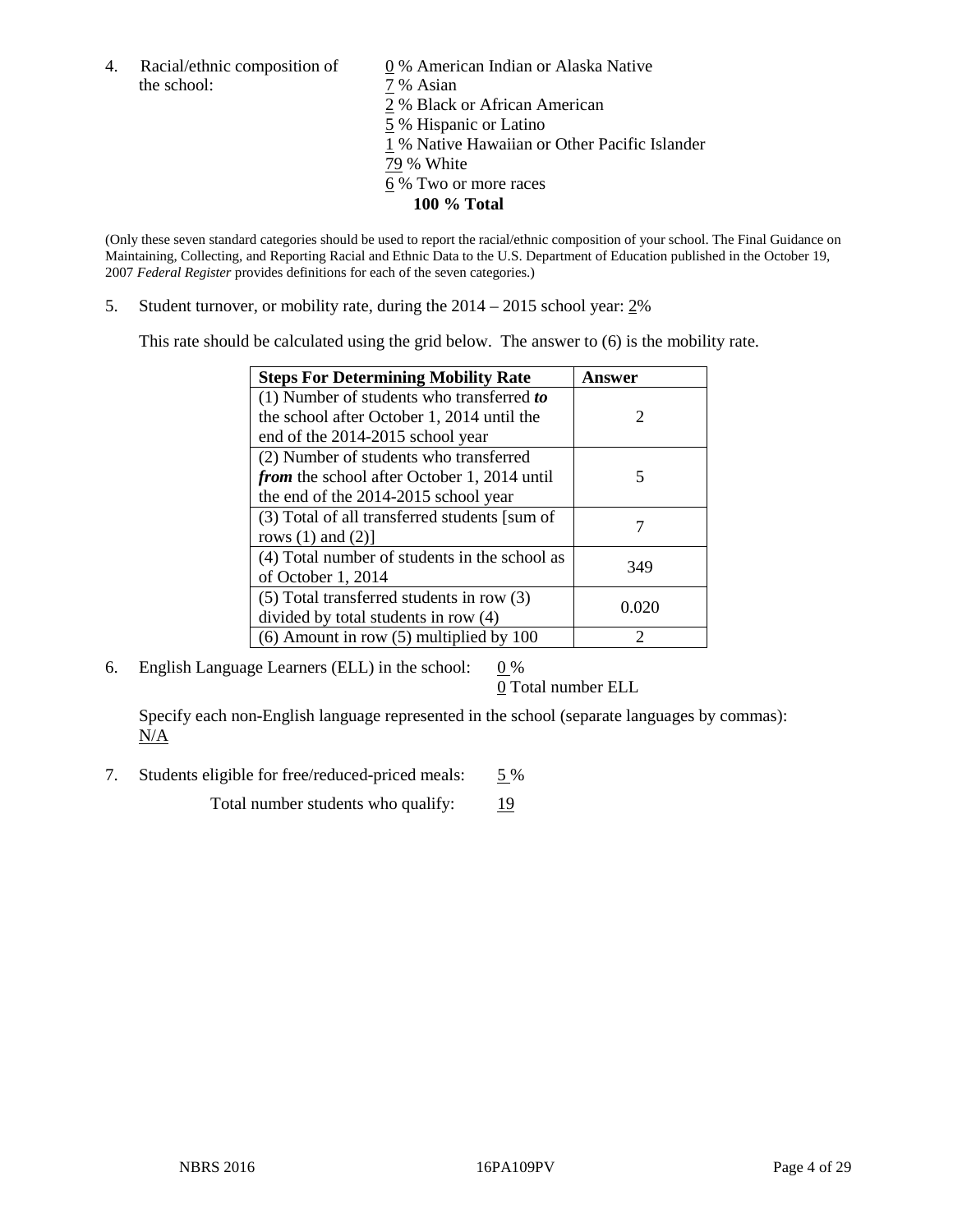Indicate below the number of students with disabilities according to conditions designated in the Individuals with Disabilities Education Act. Do not add additional conditions. It is possible that students may be classified in more than one condition.

| 1 Autism                              | $\underline{0}$ Orthopedic Impairment   |
|---------------------------------------|-----------------------------------------|
| 0 Deafness                            | 0 Other Health Impaired                 |
| 0 Deaf-Blindness                      | 3 Specific Learning Disability          |
| 2 Emotional Disturbance               | 1 Speech or Language Impairment         |
| $\underline{0}$ Hearing Impairment    | 0 Traumatic Brain Injury                |
| 0 Mental Retardation                  | 0 Visual Impairment Including Blindness |
| $\underline{0}$ Multiple Disabilities | <b>0</b> Developmentally Delayed        |

- 9. Number of years the principal has been in her/his position at this school:  $27$
- 10. Use Full-Time Equivalents (FTEs), rounded to nearest whole numeral, to indicate the number of school staff in each of the categories below:

|                                       | <b>Number of Staff</b> |
|---------------------------------------|------------------------|
| Administrators                        |                        |
| Classroom teachers                    | 19                     |
| Resource teachers/specialists         |                        |
| e.g., reading, math, science, special | 5                      |
| education, enrichment, technology,    |                        |
| art, music, physical education, etc.  |                        |
| Paraprofessionals                     | 7                      |
| Student support personnel             |                        |
| e.g., guidance counselors, behavior   |                        |
| interventionists, mental/physical     |                        |
| health service providers,             |                        |
| psychologists, family engagement      |                        |
| liaisons, career/college attainment   |                        |
| coaches, etc.                         |                        |

11. Average student-classroom teacher ratio, that is, the number of students in the school divided by the FTE of classroom teachers, e.g.,  $22:1$  18:1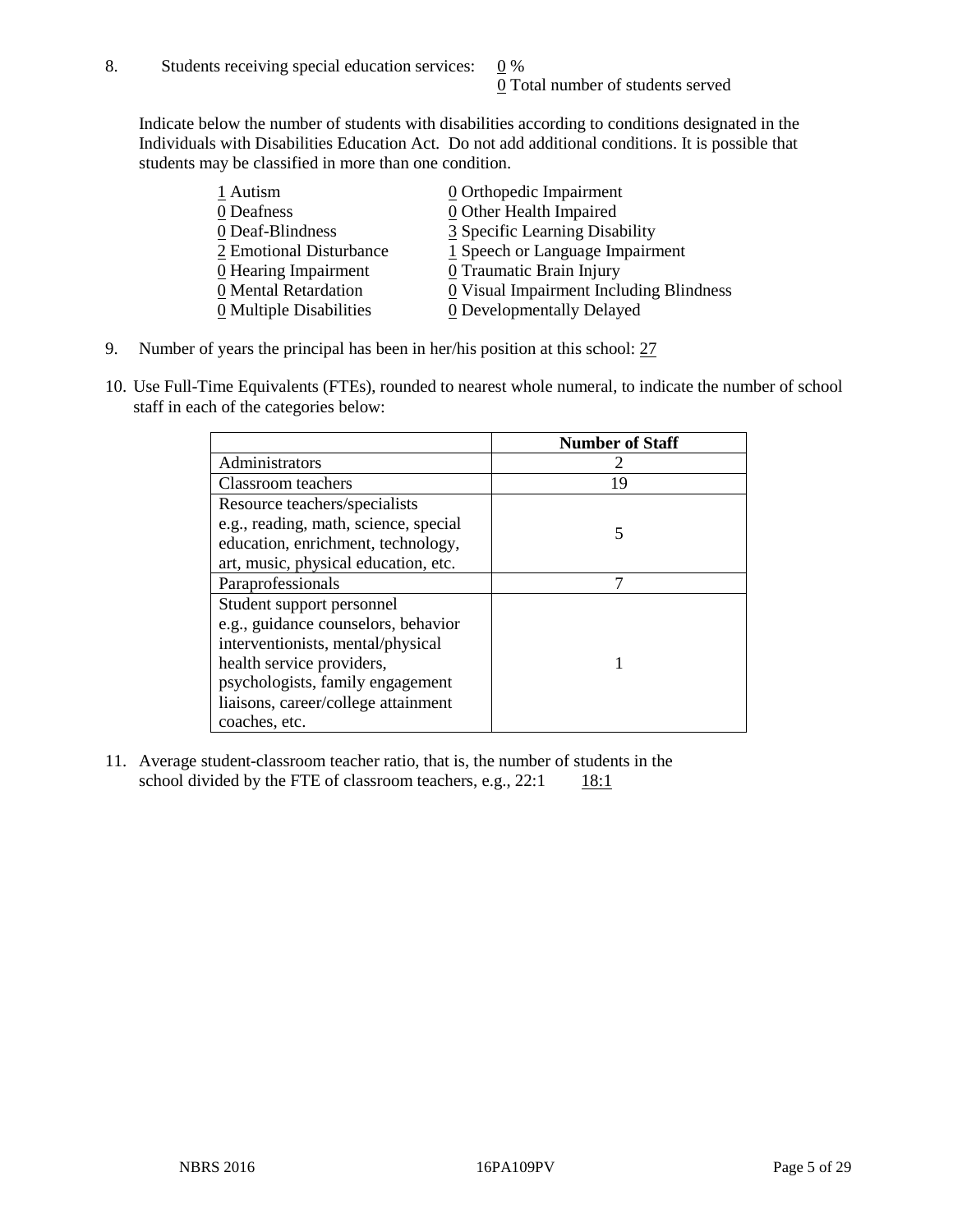12. Show daily student attendance rates. Only high schools need to supply yearly graduation rates.

| <b>Required Information</b> | 2014-2015 | 2013-2014   2012-2013 |       | 2011-2012 | 2010-2011 |
|-----------------------------|-----------|-----------------------|-------|-----------|-----------|
| Daily student attendance    | 89%       | 89%                   | 89%   | 90%       | 88%       |
| High school graduation rate | 0%        | 0%                    | $0\%$ | 9%        | 0%        |

#### 13. **For high schools only, that is, schools ending in grade 12 or higher.**

Show percentages to indicate the post-secondary status of students who graduated in Spring 2015.

| <b>Post-Secondary Status</b>                  |    |
|-----------------------------------------------|----|
| Graduating class size                         |    |
| Enrolled in a 4-year college or university    | 0% |
| Enrolled in a community college               | 0% |
| Enrolled in career/technical training program | 0% |
| Found employment                              | 0% |
| Joined the military or other public service   | 0% |
| Other                                         |    |

14. Indicate whether your school has previously received a National Blue Ribbon Schools award. Yes No X

If yes, select the year in which your school received the award.

15. In a couple of sentences, provide the school's mission or vision statement.

St. Joan of Arc School fosters academic excellence in the Catholic tradition of discipline, with emphasis on developing a community of faith, hope, and charity.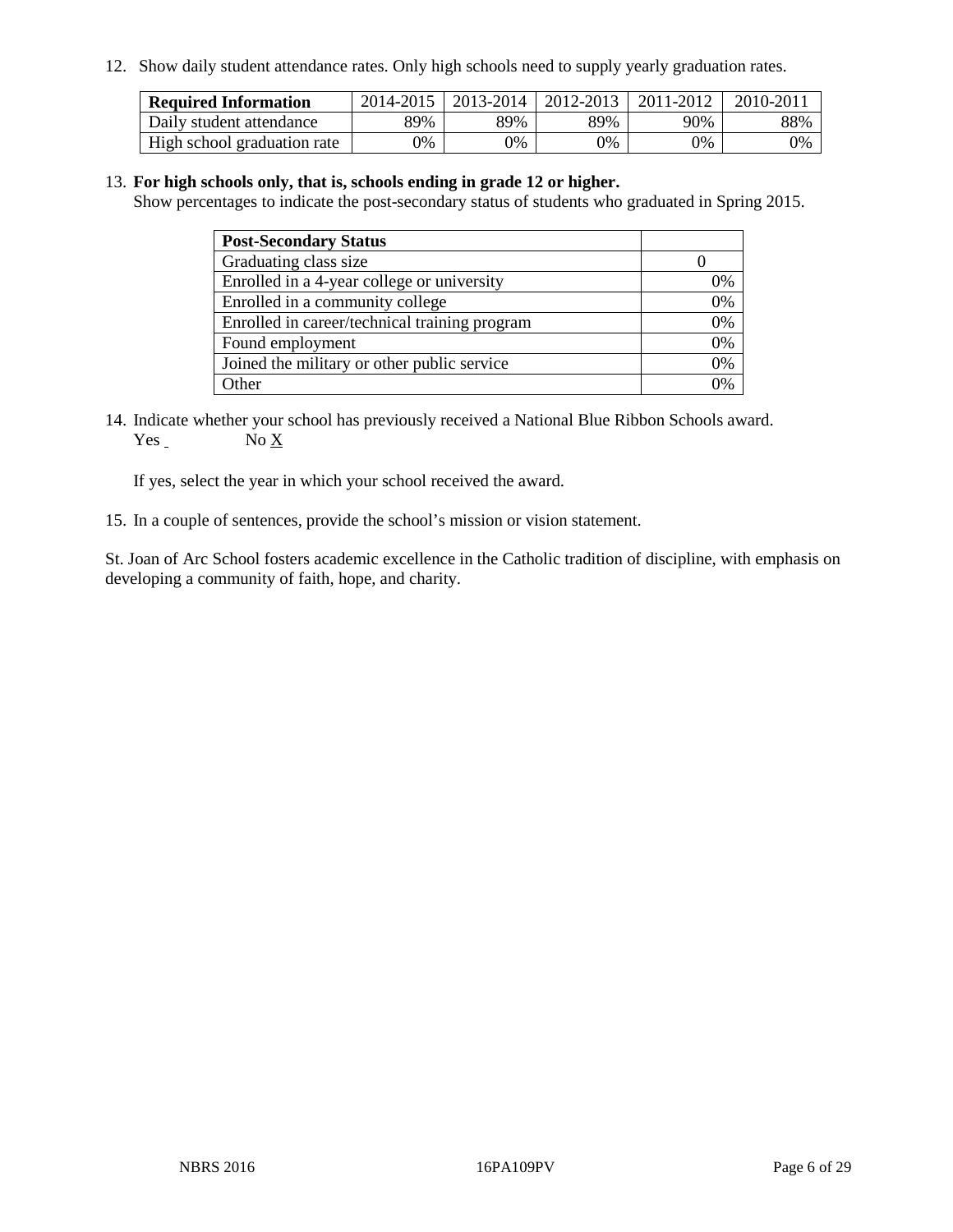# PART III – SUMMARY

St. Joan of Arc School is located in "The Sweetest Place on Earth," Hershey, Pennsylvania. St. Joan of Arc (SJA) School has been providing excellent education to students from Hershey, as well as the neighboring towns of Palmyra, Elizabethtown, Hummelstown, and Harrisburg for 88 years. The area enjoys a higher than state average median income, lower than average unemployment rate, and lower than average crime rate. Since its inception, SJA has been under the capable and dedicated direction of Daughters of Our Lady of Mercy. St. Joan of Arc School fosters academic excellence, in keeping with our Catholic tradition of discipline in Christian values, to the students of St. Joan of Arc Parish and the surrounding communities. We place special emphasis on developing a community of faith, hope, and charity in the lives of our students in a spirit of mercy.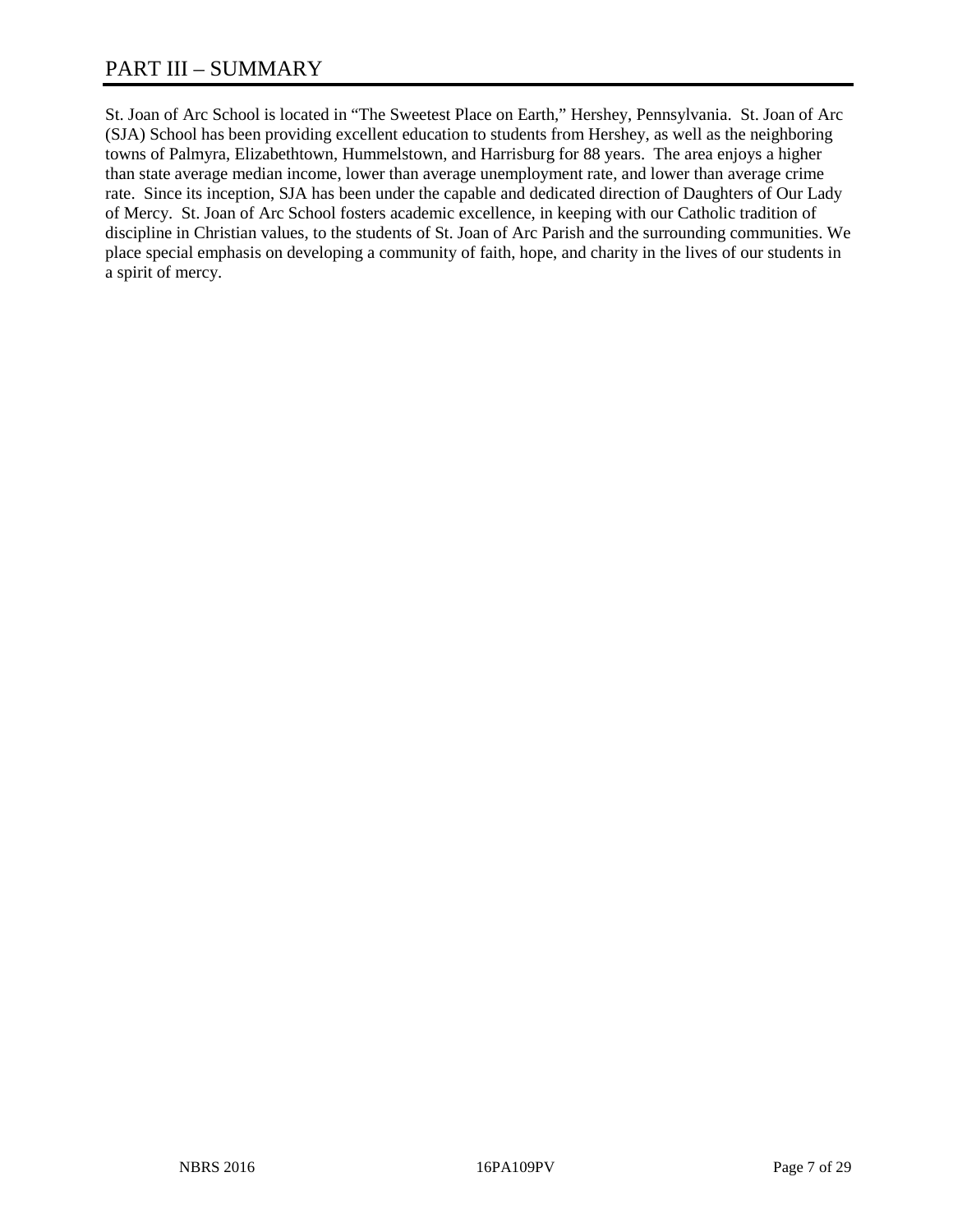comprehensive research-based bullying prevention program that has been proven to prevent or reduce bullying within a school setting. In October 2012, the school was officially recognized as a Certified Olweus School. SJA was among the first schools in the United States to achieve this status, and was the first non-public school in the nation to achieve certification. As part of this program, faculty and staff recognize students with positive behavior through a "Good Knight Award." Names of award recipients are posted in the main hall and communicated in the daily news bulletin.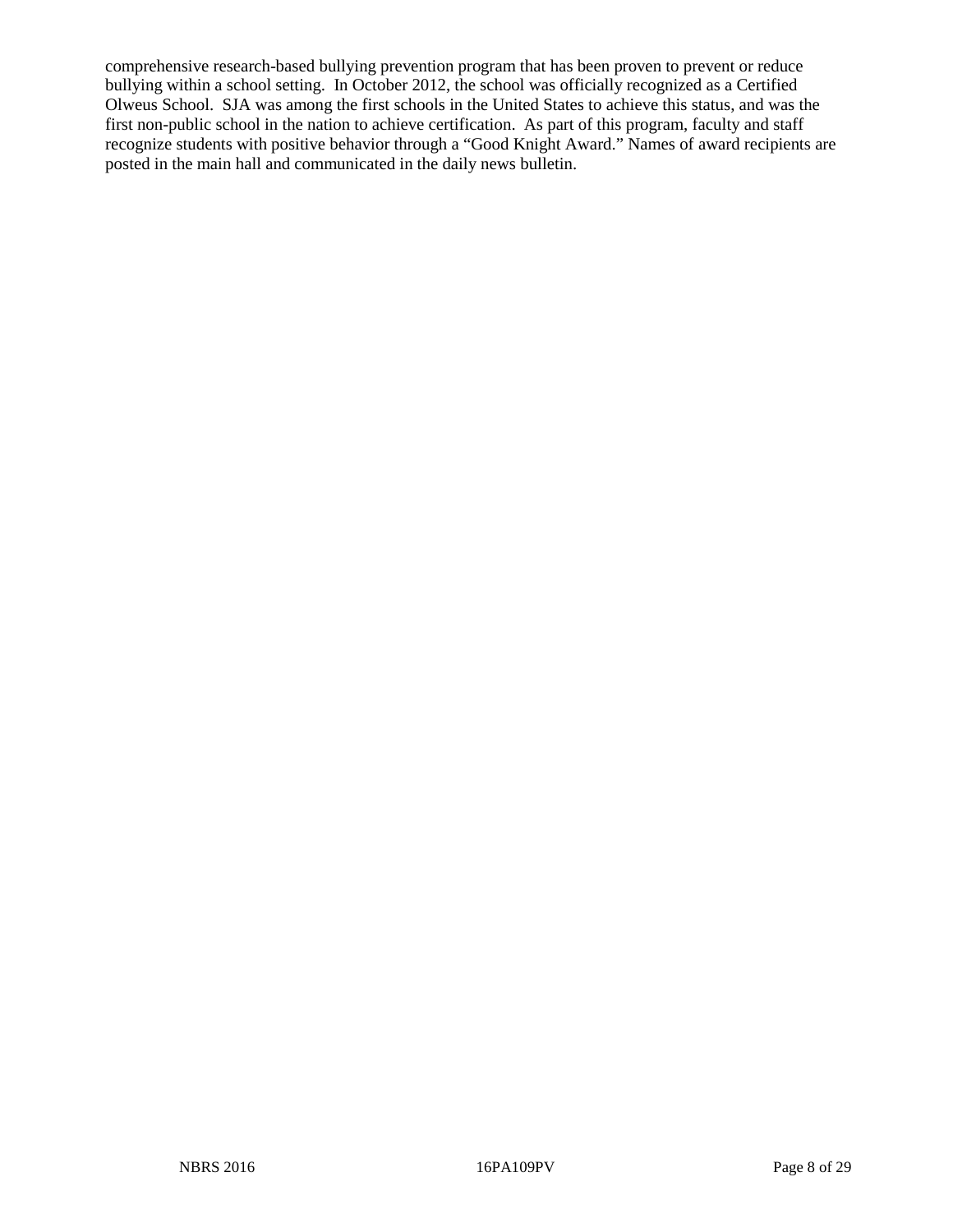# **1. Core Curriculum:**

An Integrated Language Arts committee within the Diocese of Harrisburg reviews and revises the curriculum every five years based on the goals and objectives determined by the diocese. Instructional materials are collaboratively chosen by the SJA faculty from an approved diocesan list.

The highly integrated curriculum is coordinated from grade level to grade level. Basic reading comprehension, phonemic awareness, listening and speaking skills, vocabulary development, spelling, English grammar, and composition are all incorporated into the curriculum. Student portfolios containing assessment and student work are maintained and forwarded to the next grade.

Teachers implement best practices and research-based pedagogy. Techniques of instruction include whole group instruction, cooperative learning groups, flexible grouping, drill/practice, storytelling, journaling, poetry, listening exercise, dramatic reading/plays, independent reading, computer program instruction, and literature circles. Beginning this year, grades K-8 will use the Simple Solutions practice series to reinforce Language Arts concepts.

Teachers use differentiated instruction through text levels and small group instruction, which allows them to vary materials and strategies for students. It also provides an opportunity for teachers to enrich student achievements above grade level.

Through self-selected reading for book projects, students expand their interests and learn to relate to the world around them. Shared reading with parents, reading buddies, and literature circle discussions are cooperative group learning activities which enhance each student's ability to share thoughts and ideas with others in a safe environment. Through a variety of projects, such as dramatic reading and poetry writing, students are provided with opportunities to hone their skills and develop their talents.

The mathematics curriculum developed by the Diocese of Harrisburg is aligned with the National Council of Teachers of Mathematics (NCTM) math standards and the Pennsylvania Math Assessment Anchors. It enables students to become proficient in understanding and using basic mathematical operations, computational skills, complex problem-solving strategies, and analytical thinking.

Major techniques of instruction include direct instruction, discovery, manipulatives, modeling, demonstration, flexible grouping, educational games, drill, practices, peer tutoring, application to real-life experiences, problem solving teams, journal writing, math videos, and technology (e.g., math websites).

Students are encouraged to question answers. They are given problems that have several possible solutions, and need to defend their solution or problem solving strategy. They work with open-ended problems, using the discovery method to find a workable solution, and then create a rule that can be applied to other similar problems and shared with others.

Simple Solutions enables ongoing reinforcement of previously taught concepts. First in Math enables students to practice math facts and other concepts in an online game format. SJA standardized the use of these educational strategies across the school. Students have embraced this approach, and consistent implementation has significantly improved test scores in computation.

The science curriculum is integrated with other subjects for cross-curriculum activities. For example, language arts is embedded within scientific papers, social studies concepts are incorporated in scientific discoveries, and opportunities are created to integrate math and science. Major techniques of instruction include lectures, discussions, peer tutoring, cooperative grouping, hands-on experiments, Cornell note taking, and practice. During the 2012-2013 school year, third grade students participated in a NASA project, along with more than 2500 schools in 75 countries. Students collected measurements, including basic weather observation, to support research on the Earth's climate.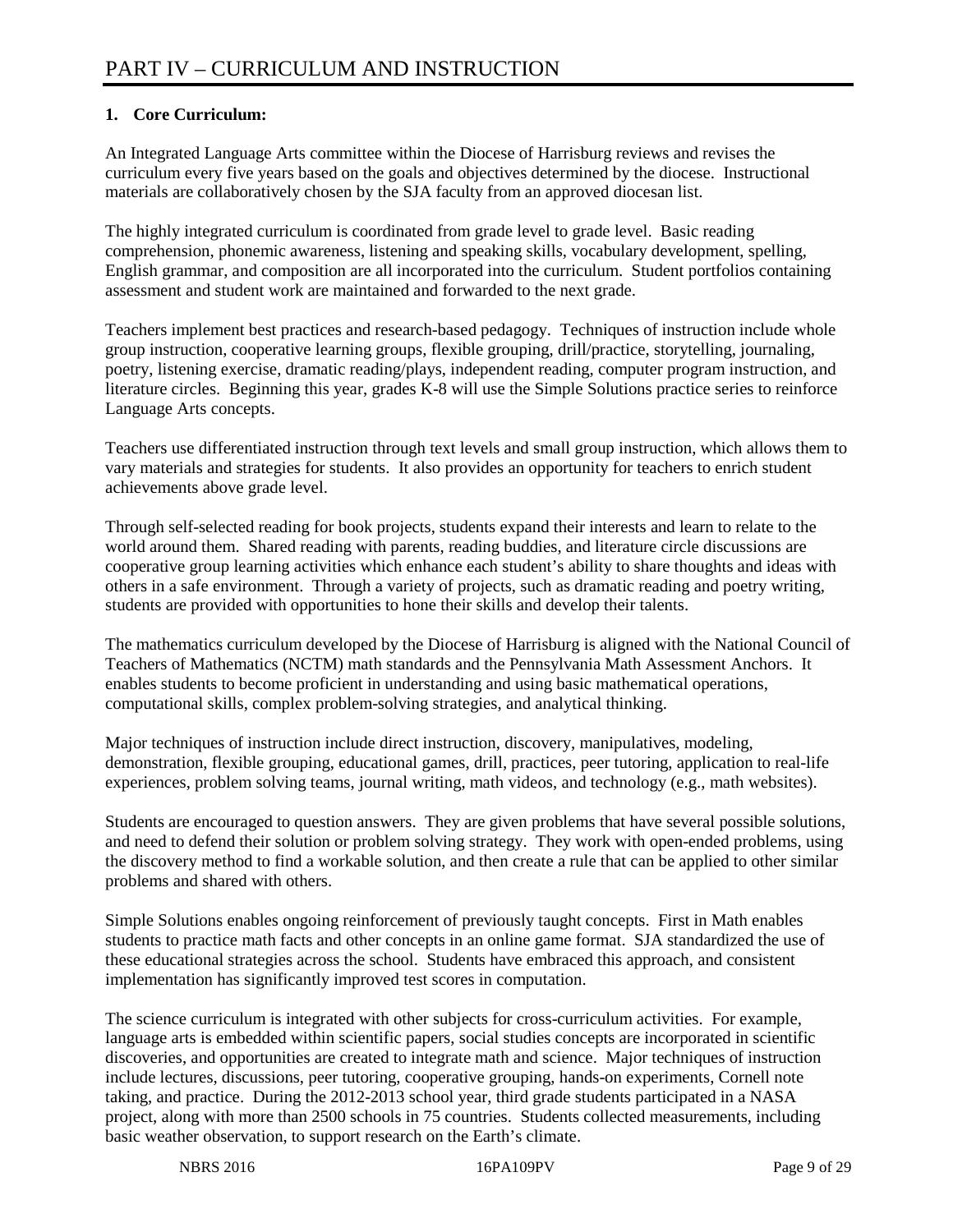In social studies, students learn about the world and how it has developed throughout time. This enables them to better understand how they belong to a global community and the important part they can play in helping that community to succeed. Students learn about the structure of the world both physically in terms of geography and culturally in terms of background and history of its people. The curriculum is consistently integrated throughout each grade level.

The Pre-K curriculum at SJA School is aligned with the standards of the National Association for the Education of Young Children. The Little Treasures Pre-K Reading Program enables kindergarten preparation skills. The school offers a half-day program to 3-year-olds and both a full- or half-day program to 4-year-olds. Students in the full-day program participate in computer, physical education, and library once a week in addition to the academic curriculum. Art and music are integrated throughout the day. Spanish is offered for 30 minutes each week. In addition to the academic program, students enjoy opportunities to develop social and play skills.

# **2. Other Curriculum Areas:**

The art curriculum is designed to sequentially introduce skills such as elements of art and principles of design at an age-appropriate level, as well as art history. Students are also taught to appreciate their talents and the talents of others, and to appreciate each other's differences. The teacher often integrates art projects with activities underway in other curriculum areas, using a variety of media including pottery, colored pencils, crayons, and paint. There are art shows each year for grades K-2, 3-5, and 6-8. Students in grades K-8 participate in art class weekly.

The music curriculum is based on the Diocese of Harrisburg guidelines and expectations for each grade level, incorporating singing, dancing, and musical instruments. Third grade students learn to play the recorder, and sixth and seventh grade students learn guitar. Careful consideration is also given to the National Music Standards for all music students in grades K-8. Each area of the school (i.e., grades K-2, 3- 5, and 6-8) participates in music class weekly, and a musical performance each year. Students may receive voice and music instruction after school, as well as participate in choir or band.

The physical education curriculum is coordinated across grade levels by the physical education teacher and emphasizes cooperation rather than competition. Grades K-8 participate in physical education weekly. Skills introduced in lower grades are refined and expanded upon in older grades. Activities or games are modified when needed by the physical education teacher. Differentiated instruction ensures all students access the physical education curriculum. Games learned in physical education are relevant to students' interests, including basketball and tennis.

St. Joan of Arc School is in compliance with the program's foreign language requirements.

Foreign language instruction at St. Joan of Arc School begins in preschool. Spanish instruction is taught weekly for 30 minutes in Pre-K, and twice weekly for 30 minutes from kindergarten through eighth grade throughout the school year.

Technology hardware and software are regularly reviewed to meet current instructional needs. The computer lab was updated with all new hardware in the summer of 2012 and SMART boards are installed in all classrooms, including preschool. The technology curriculum is coordinated from grade level to grade level by the technology teacher, who collaborates with teachers at all grade levels to incorporate crosscurricular activities into computer classes. Students from grades K-8 participate in weekly technology class. Students maintain networked student folders throughout their education at SJA. The school recently purchased iPads for teacher use, and two carts of iPads for student use beginning in January 2016.

As part of the religion curriculum, students participate in group prayer several times daily. In addition to weekly religion classes, there are also opportunities for school-wide prayer such as weekly Mass, monthly First Friday prayer, Stations of the Cross, and praying the rosary. Each class supports a mission child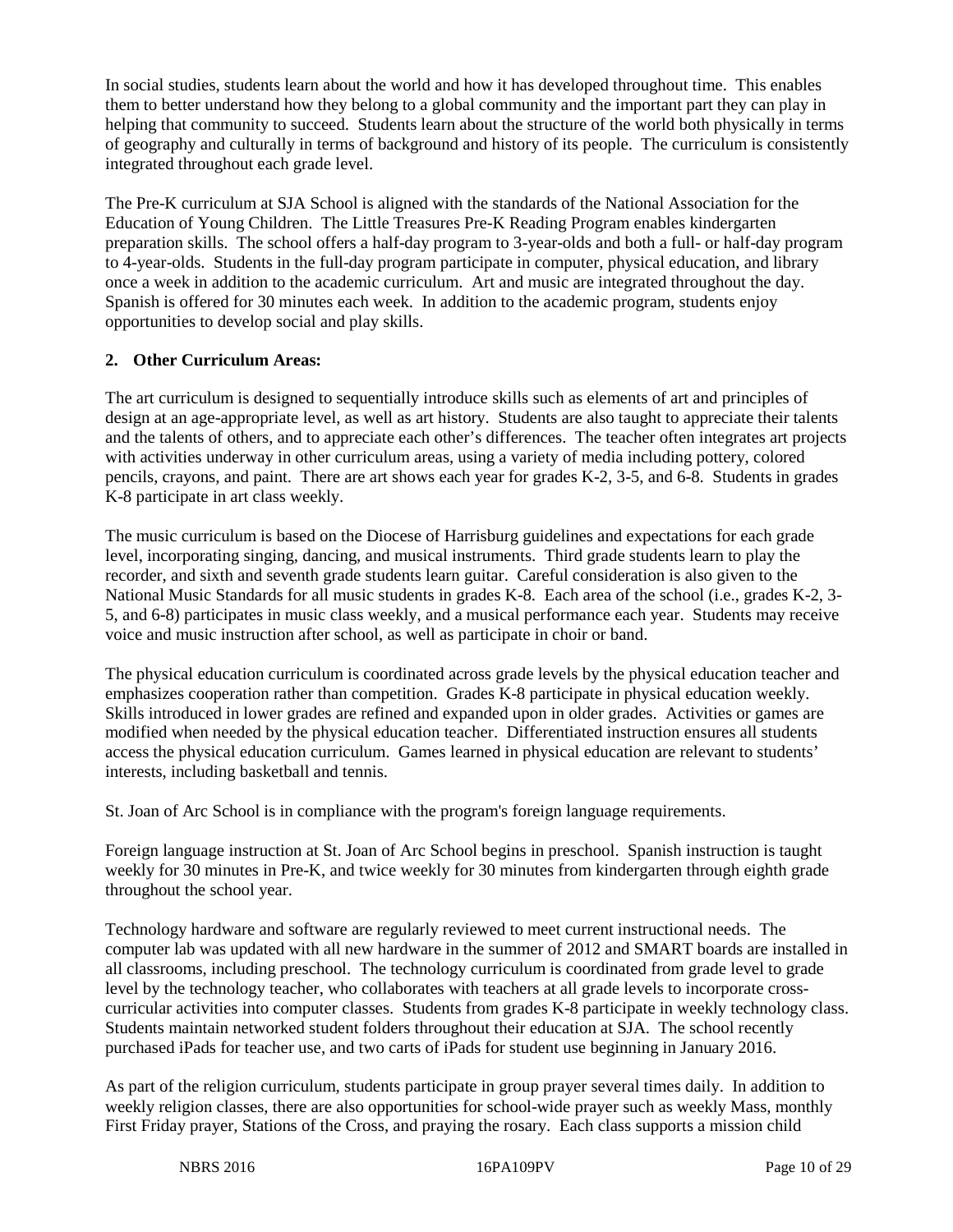monthly, and voluntarily supports charitable giving. Students have the opportunity to go to Confession each month.

# **3. Instructional Methods and Interventions:**

All the teachers at SJA School make a concerted effort to meet the many diverse educational and social needs of their students. Teachers use multi-sensory approaches and differentiated instruction to meet the individual needs of their students. Teachers use a variety of settings that attempt to meet those needs through flexible grouping, partner learning, one-to-one instruction, and independent projects. The tiered learning approach is used for students who are identified as having specific learning difficulties.

To assess the needs of their students, teachers use a variety of strategies. IOWA testing enables teachers to determine which students need remediation or enrichment. To further refine their assessments, DIBELS testing is used for both language arts and math for grades K-3. Math fact fluency is assessed each trimester and shared with parents.

If students experience difficulties that are perceived by teachers or parents, there is a strong Student Support Team (SST) process that addresses concerns. The team consists of the principal, teacher(s), parents, support teacher, guidance counselor, and Capital Area Intermediate Unit (CAIU) support staff. This team makes recommendations, and then follows up at later meetings to evaluate the progress being made to ensure that the school is providing the best possible instruction or emotional support for the student with learning and/or emotional difficulties.

Technology plays an important role in every teacher's daily instruction. SMART boards are used on a daily basis, as well as individual and classroom computers, digital cameras, and Apple TVs. Computer software programs are utilized, including First in Math, Sumdog, and IXL. ClassDojo helps to meet the social and emotional needs of the students.

Weekly classroom meetings provide opportunities for students to address concerns, as well as make plans for improving any aspect of their school life. Second Step and the Olweus Bully Prevention program provide starting points for discussion if there is no issue to resolve. Teachers also use this time to provide positive reinforcement for any success attained.

School success is often seen in the awards presented to our students who participate in science fairs, essay contests, poetry contests, speech contests, as well as spelling, geography, and religion bees. Good Knight Awards are presented to any student who is seen going above and beyond to make good choices.

# **4. Assessment for Instruction and Learning and Sharing Assessment Results:**

It is the expectation of SJA that class averages in major content areas exceed diocesan and national grade level averages. The faculty at SJA continually review assessment data to monitor individual student performance, the collective performance of each grade, and to improve methods of instruction.

The Iowa Test of Basic Skills (ITBS) is administered to all students in grades three through eight. This nationally norm-referenced test provides an overview of a student's achievement that can be compared to that of students nationwide. Students in third and fifth grades are also assessed using the Cognitive Assessment Test (CogAT) to measure overall cognitive and reasoning abilities. Trends in data are used to indicate where additional changes to curricula may be needed for an individual student, a particular grade, or the school overall. Data are also used to indicate whether curriculum changes are having the intended benefit.

When faculty observed lower ITBS scores in computation, they noted a significant improvement in classes that implemented the Simple Solutions math program. The school also obtained access for students to First in Math, an online program that provides game-style learning activities. Consistently using Simple Solutions combined with First in Math yielded significantly higher scores, which became the standard across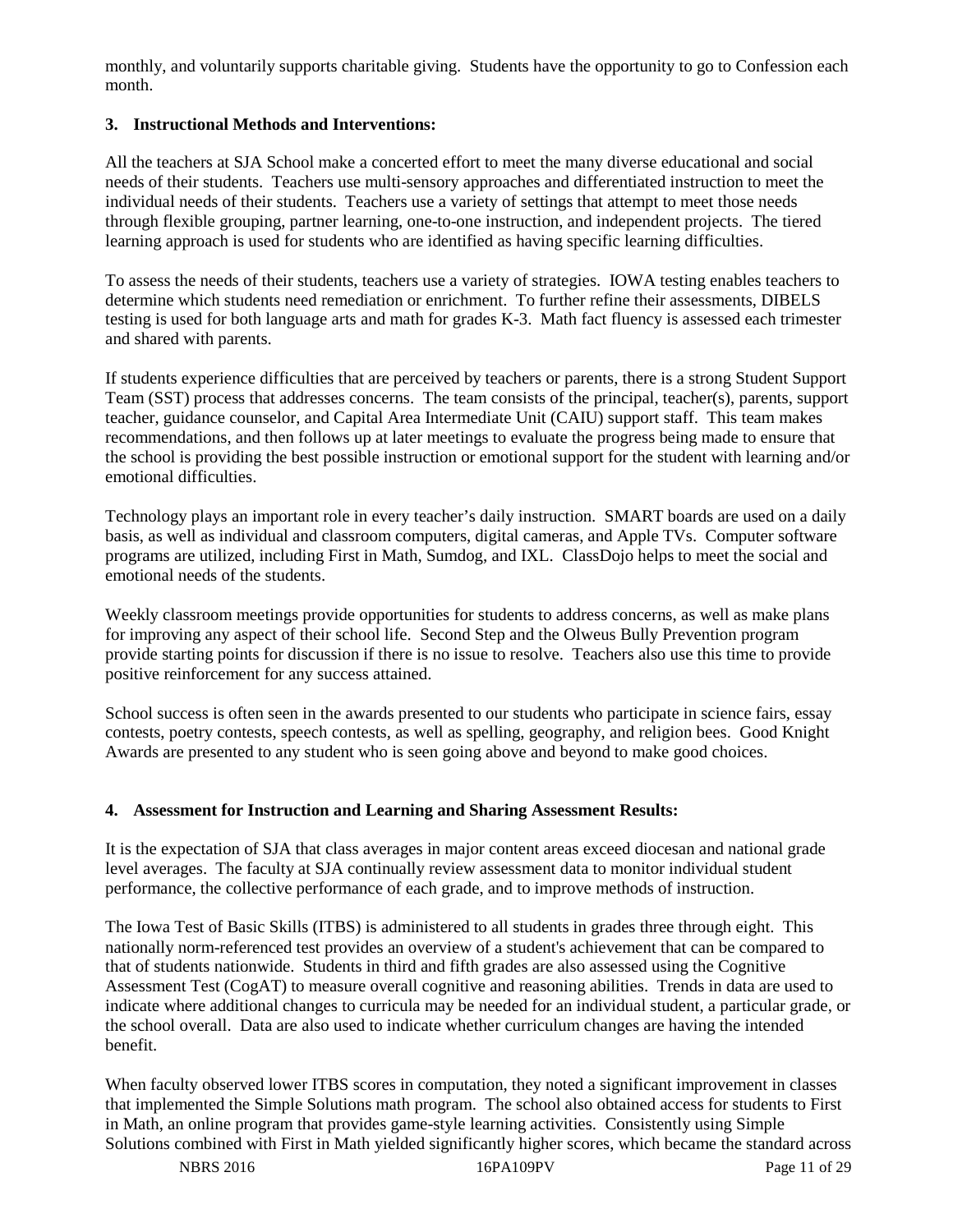the school.

The Developmental Reading Assessment is utilized to assess reading engagement, oral reading fluency, and comprehension. SJA also screens students up to third grade in Dynamic Indicators of Basic Early Literacy Skills (DIBELS) to identify children experiencing difficulty in the acquisition of early literacy skills. If warranted, students are provided with additional practice activities. SJA faculty completed training to ensure they can fully utilize all the support materials associated with DIBELS. Beginning this year, the Math DIBELS will be incorporated up to third grade in order to identify students experiencing difficulty in the acquisition of basic mathematics skills and provide early support.

Individual ITBS, CoGAT, and DIBELS scores are communicated with parents along with a brief narrative on how to interpret them. Overall academic performance on the ITBS is transparent to the school community. Scores are available on the school's website, and shared through family communications and the church bulletin.

There is no achievement gap between the test scores of all students and the test scores of any subgroup.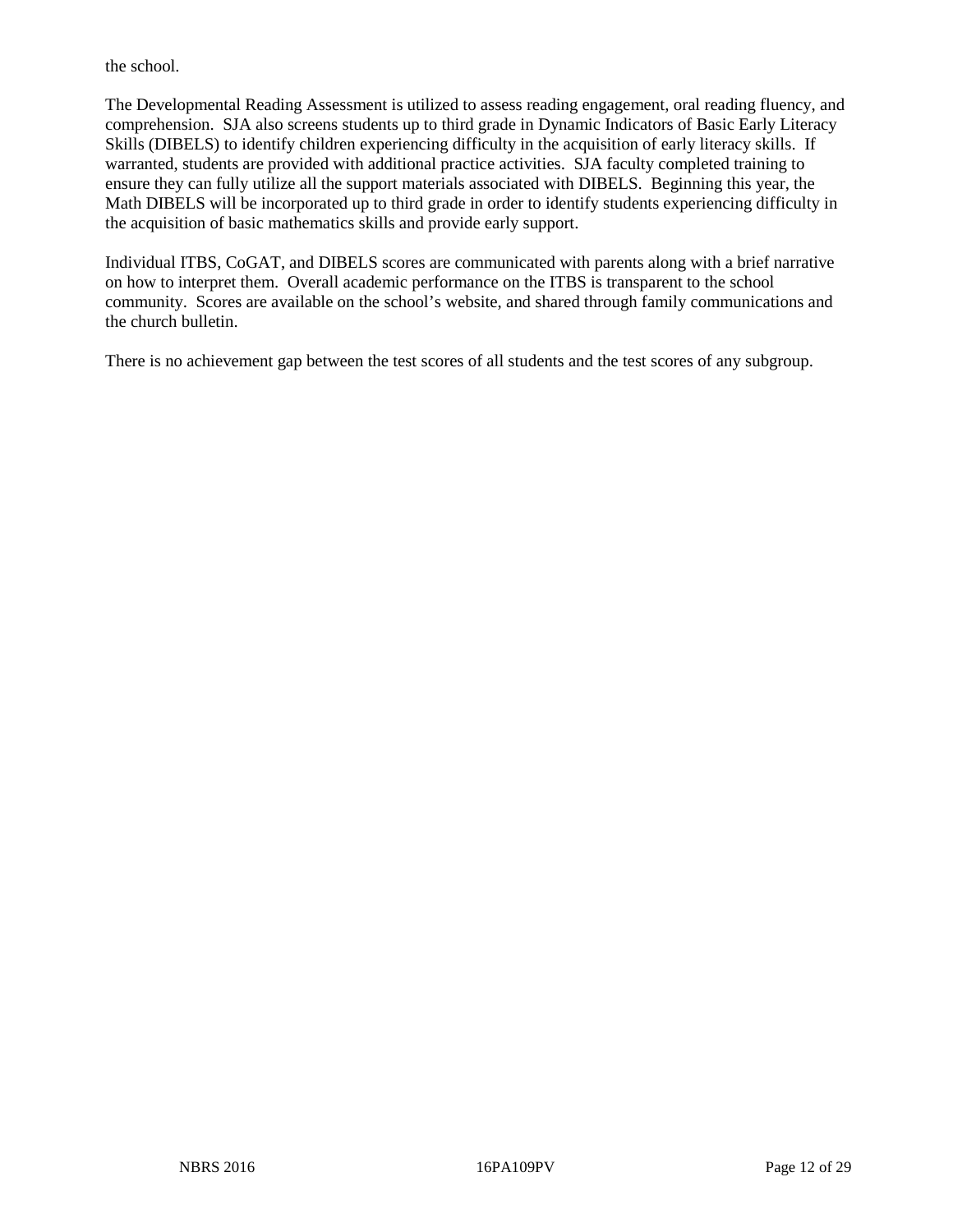# **1. School Climate/Culture:**

SJA engages and motivates students and provides a positive environment that supports their academic, social, and emotional growth through a strong sense of community. Evidence of the Catholic faith is obvious throughout the building and in the daily practices of the school. Daily group prayer and weekly Mass as a school family contribute to this dynamic. Weekly classroom meetings to discuss student issues and concerns began as part of implementing the Olweus Bullying Prevention Program. The meetings continue to create an ongoing dialogue between students and an opportunity for positive conflict resolution. Through the Parent Teacher Organization (PTO), students have access to educational and entertaining assemblies during school hours and family activities in the evening throughout the school year. New for the school this year is implementation of ClassDojo to encourage and reward positive behavior. Students receive points throughout the day for behaviors including helping others, working hard, persistence, being on task, and participating in class. Parents have visibility to their students' awards during the school day through an app on their mobile phone, which supports opportunities for additional reinforcement of positive behavior at home. Students receive awards for achieving milestone numbers of points, including a pass to wear street clothes instead of their school uniform.

The school principal has a supportive leadership style. Faculty are encouraged to continuously learn and explore new teaching methods to achieve better academic outcomes for all students. Surveys organized by age groups (preschool, elementary, and middle school) allow SJA to target the needs of each student segment of the school. Faculty discuss and decide together on new techniques that will benefit the school. This ability to explore and influence instructional techniques leads to a unified, collaborative faculty. Faculty teams (preschool, elementary, middle school) meet once monthly to discuss what is working and what needs to improve. Monthly meetings with the entire faculty expand the dialogue across the entire school. New teachers are provided with an experienced faculty mentor to support them through their initial years of teaching. During the recent Middle States re-accreditation process, the on-site visiting team noted the sense of collaboration and commitment from the faculty as a particular area of strength.

# **2. Engaging Families and Community:**

Strong family involvement is at the heart of SJA. Parents receive daily information from the principal briefly describing key activities of the day, and providing reminders of activities in the days ahead. Families receive a weekly electronic newsletter, containing a wide variety of school information. SJA offers Family Fun Nights several times through the year to engage families during non-school hours. Past activities have included picnics, parades, sock hops, and movie nights.

SJA families volunteer in many ways, including participation on the Board of Education, Board committees, and the Parent Teacher Organization (PTO). Parents may also volunteer in the classroom to support reading practice, monitor field trips, and plan class parties.

SJA conducts periodic satisfaction surveys and follow-up focus groups to learn of concerns and harvest ideas to benefit the school. Surveys analyzed by age groups (i.e., preschool, elementary, middle school) allow SJA to target the needs of each segment of the school.

The community has demonstrated support for the school in many ways. Area merchants (e.g., grocery stores, restaurants) participate in various fundraisers. The school has also received grants from local businesses to support health and wellness initiatives and bully prevention efforts. Members of the parish and community participate in Career Day each year, sharing information about their profession and education with the students.

SJA students participate in several community celebrations, including Milton Hershey's birthday activities and local art contests. They donate their time and efforts in the community to activities such as Adopt-a-Family at Christmas, singing at nursing homes, collecting funds for area shelters and mission families, and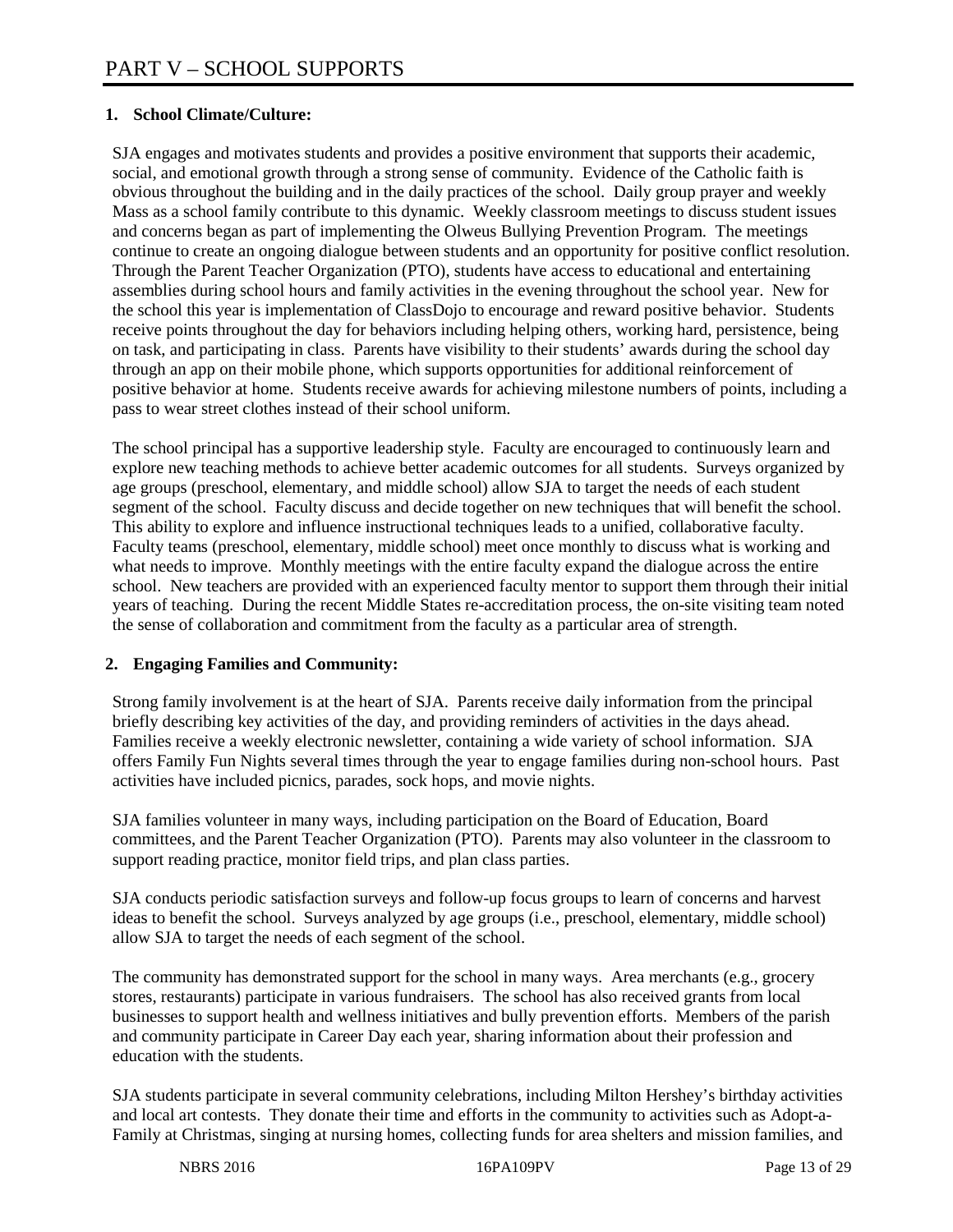donating food to the local food pantry.

The local police force has been instrumental in providing safety education and training on updated safety procedures, including intruder drills. An officer from the local police force provides Drug Awareness and Resistance Education (D.A.R.E.) to fifth and seventh grade students each year. One officer often chooses to do her required foot patrol at SJA, greeting students and parents at the beginning and end of the day. The local police captain and lieutenant are involved in many opportunities to keep the school safe.

An important part of the St. Joan of Arc School community is the parish itself. Regular updates on the school are provided in the weekly bulletin, and a parish representative participates as part of the Board of Education. The principal attends Pastoral Council meetings to provide updates on the school.

# **3. Professional Development:**

Each teacher is expected to have PA Certification II, or be working toward it, and to fulfill the PA Act 48 expectations of 180 credit hours every 5 years. Teachers are reimbursed in the amount of 75% of the cost of each credit, with a limit of 6 credits per year for full time teachers and 3 credits per year for part time teachers. Six faculty members have Masters Degrees, and several are working toward that goal.

SJA provides four professional development days per year for the faculty. The Diocese of Harrisburg provides workshops in a variety of content areas and instructional strategies throughout the year. Teachers may also choose to attend other professional development days when these opportunities arise. The Capital Area Intermediate Unit provides many such opportunities at reasonable costs.

At monthly faculty and team meetings, teachers share what they have learned from workshops, as well as discuss professional development articles. Many teachers choose to use Alternative Assessment Projects instead of the regular classroom observation assessment. These teachers share the progress of their projects with the faculty on a regular basis.

The strongest focus of professional development recently has been on technology and school safety, as well as Common Core Standards. Learning how to use iPads, SMART boards, and new grading software has been demanding. Working aggressively to keep up with new safety regulations, practicing them, and compiling them in a manual has been very challenging.

The entire staff has had training in Olweus Bully Prevention, A.L.I.C.E. (Active Intruder Response Training), Four Square Writing, iPads, SMART boards, CPR, use of Automated External Defibrillators, Common Core State Standards, Mandated Reporting, and use of the Epi pen for students with severe allergies. Age- or content- oriented training includes Dynamic Indicators of Basic Early Literacy Skills (DIBELS) for both language arts and math, Directed Reading Assessment, the pre-school curriculum, physical education activities, art and music. Several teachers have completed Autism classes.

# **4. School Leadership:**

St. Joan of Arc School benefits from a long-tenured, highly organized, and engaged principal who sets the tone for the daily leadership of the school. She supervises the daily operations of the school, including the teaching process and welfare of students, faculty, and staff. The principal reviews lesson plans, faculty development goals, and instructional methods. She ensures adherence to policies and procedures. The principal was the first in the Diocese of Harrisburg to win the Golden Apple Award, which recognizes professional excellence, leadership, commitment to Catholic values, and devotion to teaching in Catholic schools. Award nominations were submitted by several parents and staff.

The school also has a highly involved pastor who is supportive and committed to the educational excellence of the school. Together, they are focused on supporting achievement of the school's near-term goals while conducting long-term planning.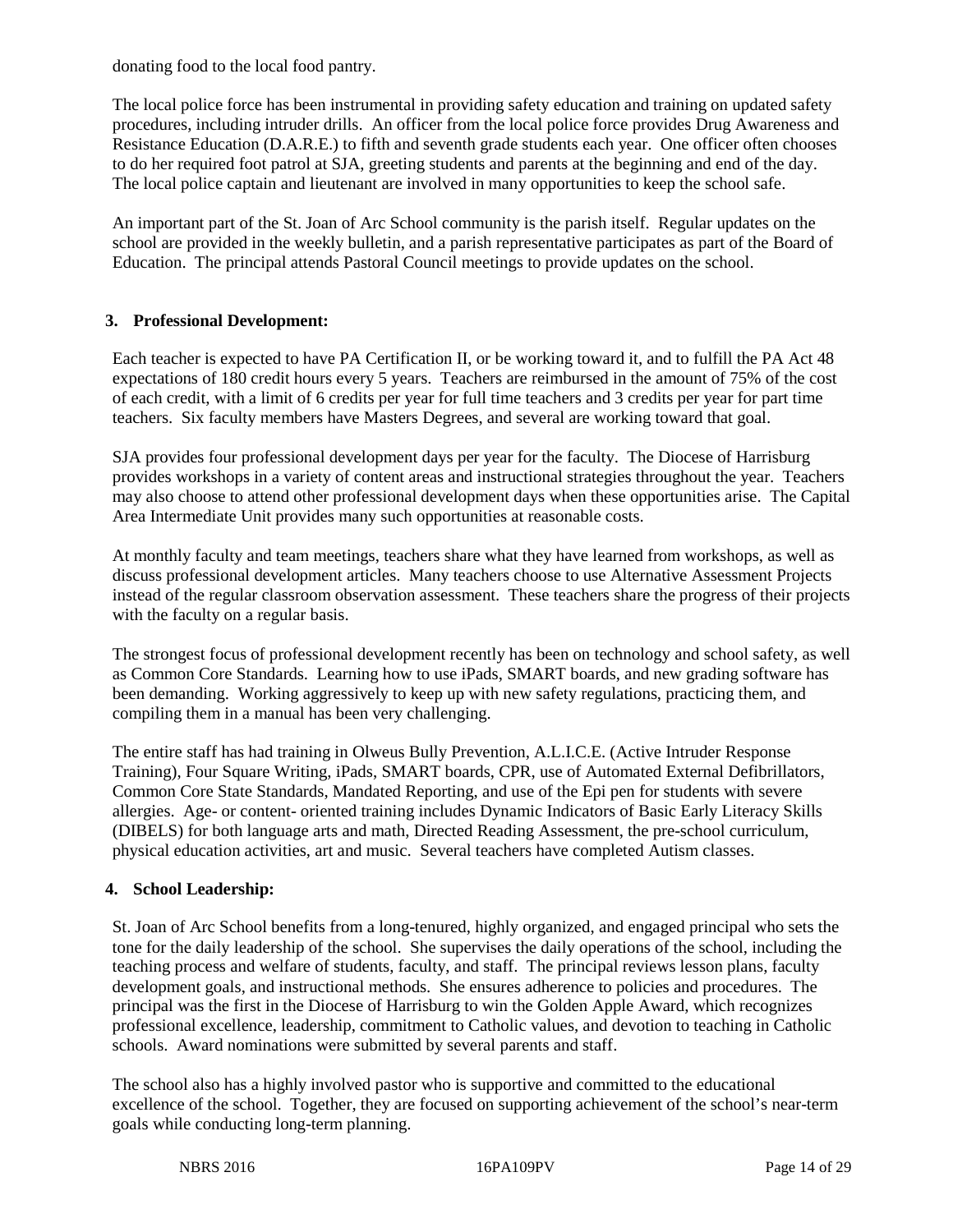The Development Director designs and implements the school's fundraising, marketing, and social media efforts. She coordinates the school's wide variety of extracurricular activities based on the needs, interests, and talents of the students. The Development Director also monitors collection of the school's tuition and fees.

The school administration is supported by a Board of Education, which serves as an advisory committee to recommend policies and represent the voice of key stakeholder groups, including the parish. A different teacher volunteers to attend each Board meeting to represent the perspective of the faculty. The Board identifies key areas of focus for each academic school year. In addition to the Board, numerous committees contribute to goals designed to further student achievement. The Educational Excellence Committee actively monitors progress against the areas identified for improvement through the Middle States Accreditation process, as well as on long-term goals established by the school. Currently, the Long Range Planning Committee is calculating projections for future enrollment to inform strategic decisions regarding space planning. The Technology Committee is upgrading school wireless access capability, web filtering, and electronic folder access to ensure teachers have broad access to electronic media that will enhance instructional methods.

The teachers assume a variety of leadership roles. They lead the Olweus Bully Prevention Team, the Health and Safety Committee, the Spirit Committee, a variety of curriculum coordinator positions, and team meetings. Three SJA teachers have won the Golden Apple Award. Students assume roles of leadership through the Student Council, which brings concerns to the attention of administration and coordinates student activities.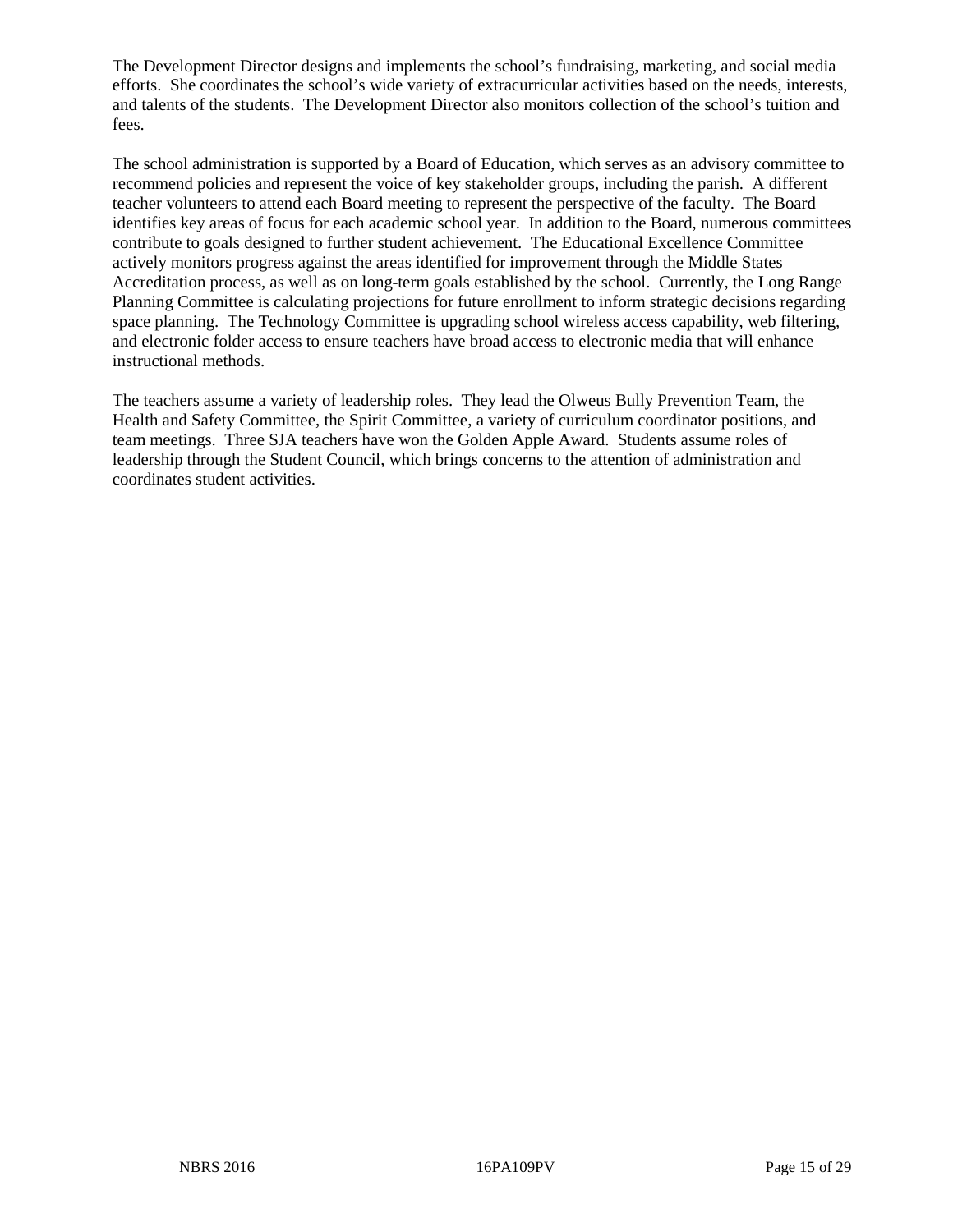The one practice that makes St. Joan of Arc School so successful is the strong collaboration across the administration, faculty, parents, volunteers, and students.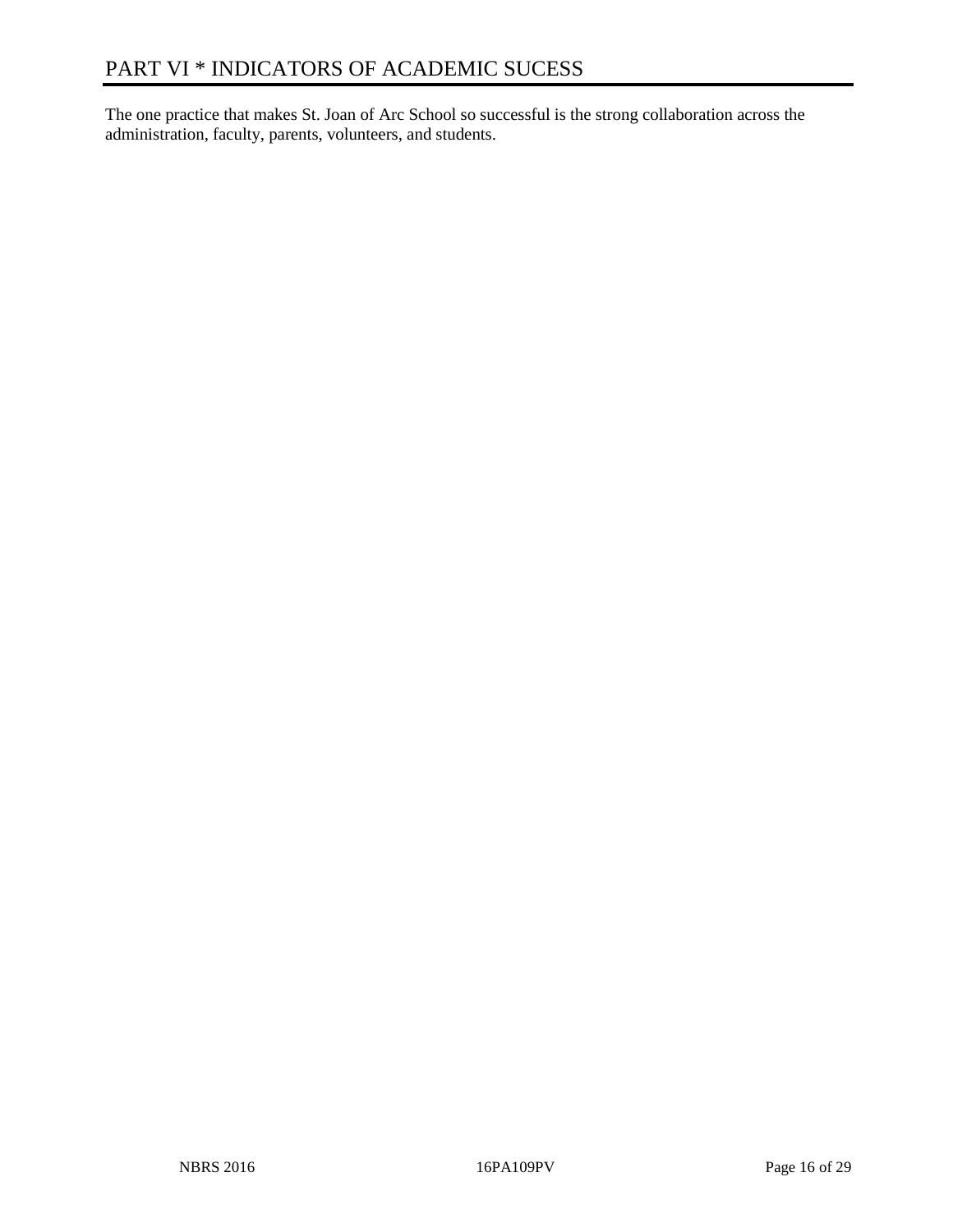# PART VII - NON-PUBLIC SCHOOL INFORMATION

1. Non-public school association(s): Catholic

Identify the religious or independent associations, if any, to which the school belongs. Select the primary association first.

| 2. | Does the school have nonprofit, tax-exempt $(501(c)(3))$ status?                                       | Yes X  | No. |
|----|--------------------------------------------------------------------------------------------------------|--------|-----|
| 3. | What is the educational cost per student?<br>(School budget divided by enrollment)                     | \$5000 |     |
| 4. | What is the average financial aid per student?                                                         | \$1000 |     |
| 5. | What percentage of the annual budget is devoted to<br>scholarship assistance and/or tuition reduction? | 2%     |     |
| 6. | What percentage of the student body receives<br>scholarship assistance, including tuition reduction?   | 12%    |     |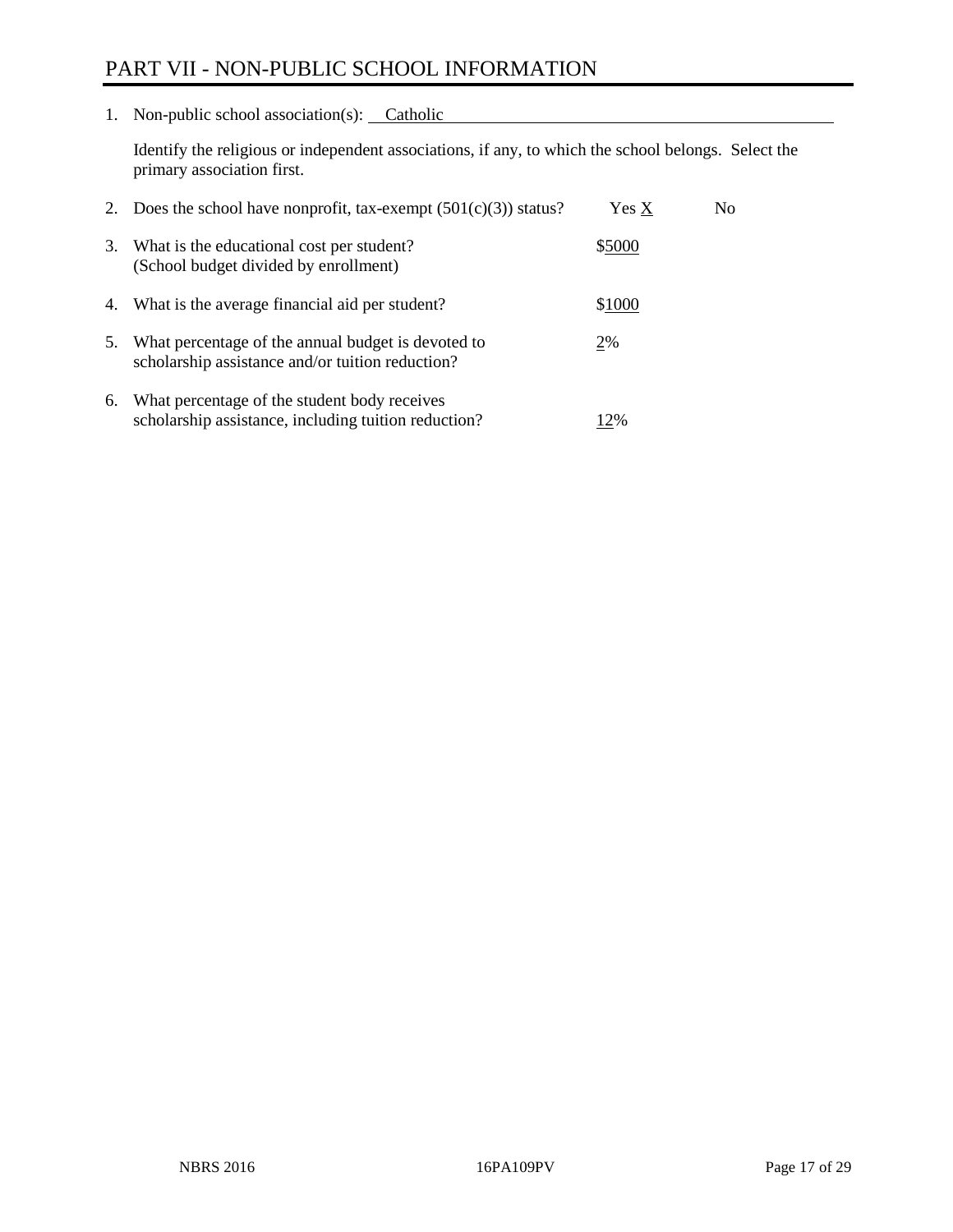| <b>Subject: Math</b>                           | <b>Test:</b> Iowa Test of Basic Skills |
|------------------------------------------------|----------------------------------------|
| Grade: 3                                       | <b>Edition/Publication Year:</b>       |
|                                                | 2008                                   |
| <b>Publisher:</b> Riverside Publishing Company | Scores are reported here as:           |
|                                                | Percentiles                            |

| School Year                                | 2014-2015 |
|--------------------------------------------|-----------|
| Testing month                              | Apr       |
| <b>SCHOOL SCORES</b>                       |           |
| <b>Average Score</b>                       | 73        |
| Number of students tested                  | 33        |
| Percent of total students tested           | 100       |
| Number of students alternatively assessed  |           |
| Percent of students alternatively assessed | $\Omega$  |
| <b>SUBGROUP SCORES</b>                     |           |
| 1. Other 1                                 |           |
| <b>Average Score</b>                       |           |
| Number of students tested                  |           |
| 2. Other 2                                 |           |
| <b>Average Score</b>                       |           |
| Number of students tested                  |           |
| 3. Other 3                                 |           |
| <b>Average Score</b>                       |           |
| Number of students tested                  |           |

**NOTES:** These scores represent the "Average Rank of SS--National Student Norms," corresponding with Column 2 of the "cut scores" chart provided by CAPE for 2016 (see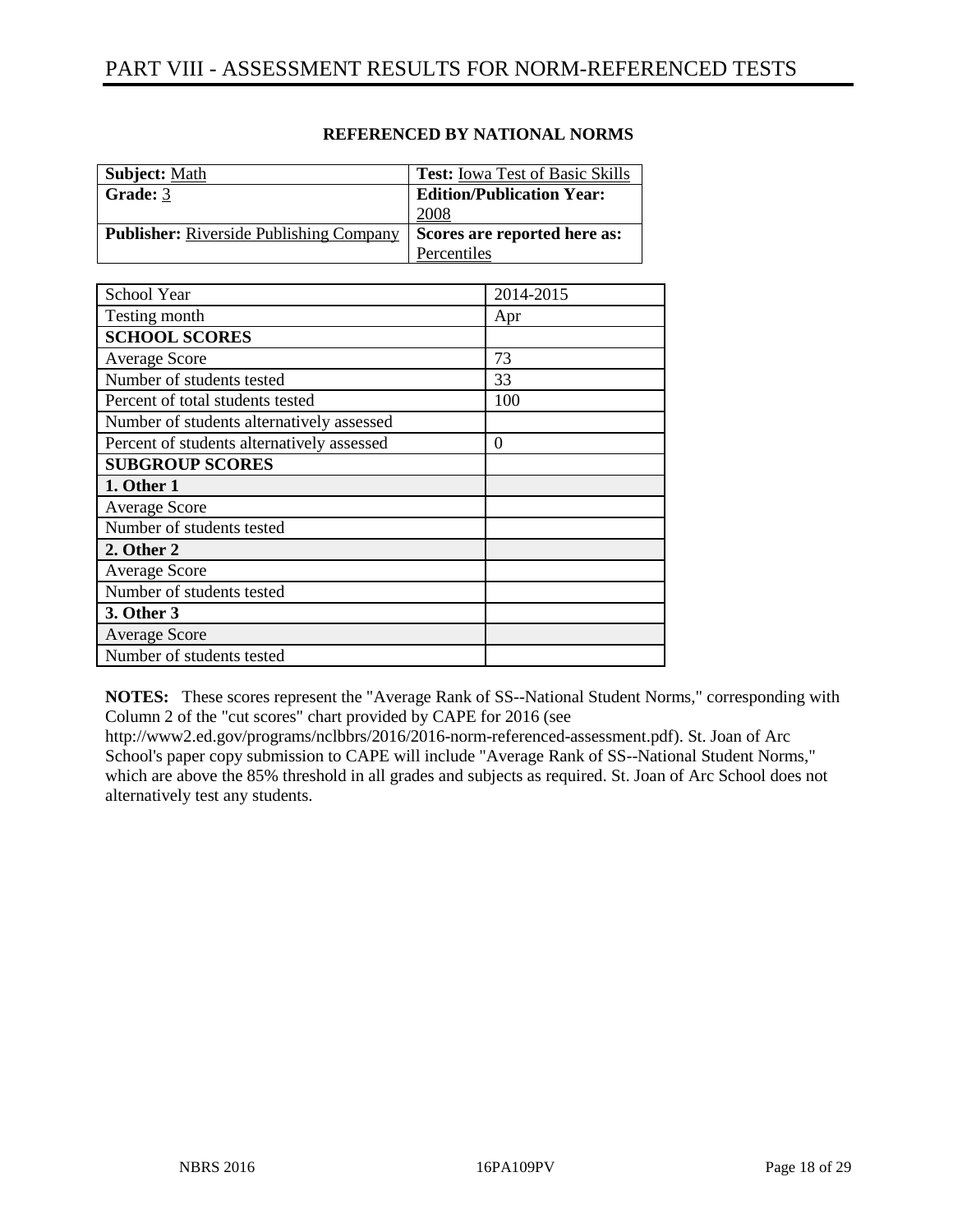| <b>Subject: Math</b>                           | <b>Test:</b> Iowa Test of Basic Skills |
|------------------------------------------------|----------------------------------------|
| Grade: 4                                       | <b>Edition/Publication Year:</b>       |
|                                                | 2008                                   |
| <b>Publisher:</b> Riverside Publishing Company | Scores are reported here as:           |
|                                                | Percentiles                            |

| School Year                                | 2014-2015        |
|--------------------------------------------|------------------|
| Testing month                              | Apr              |
| <b>SCHOOL SCORES</b>                       |                  |
| <b>Average Score</b>                       | 78               |
| Number of students tested                  | 33               |
| Percent of total students tested           | 100              |
| Number of students alternatively assessed  |                  |
| Percent of students alternatively assessed | $\boldsymbol{0}$ |
| <b>SUBGROUP SCORES</b>                     |                  |
| 1. Other 1                                 |                  |
| <b>Average Score</b>                       |                  |
| Number of students tested                  |                  |
| 2. Other 2                                 |                  |
| <b>Average Score</b>                       |                  |
| Number of students tested                  |                  |
| 3. Other 3                                 |                  |
| <b>Average Score</b>                       |                  |
| Number of students tested                  |                  |

**NOTES:** These scores represent the "Average Rank of SS--National Student Norms," corresponding with Column 2 of the "cut scores" chart provided by CAPE for 2016 (see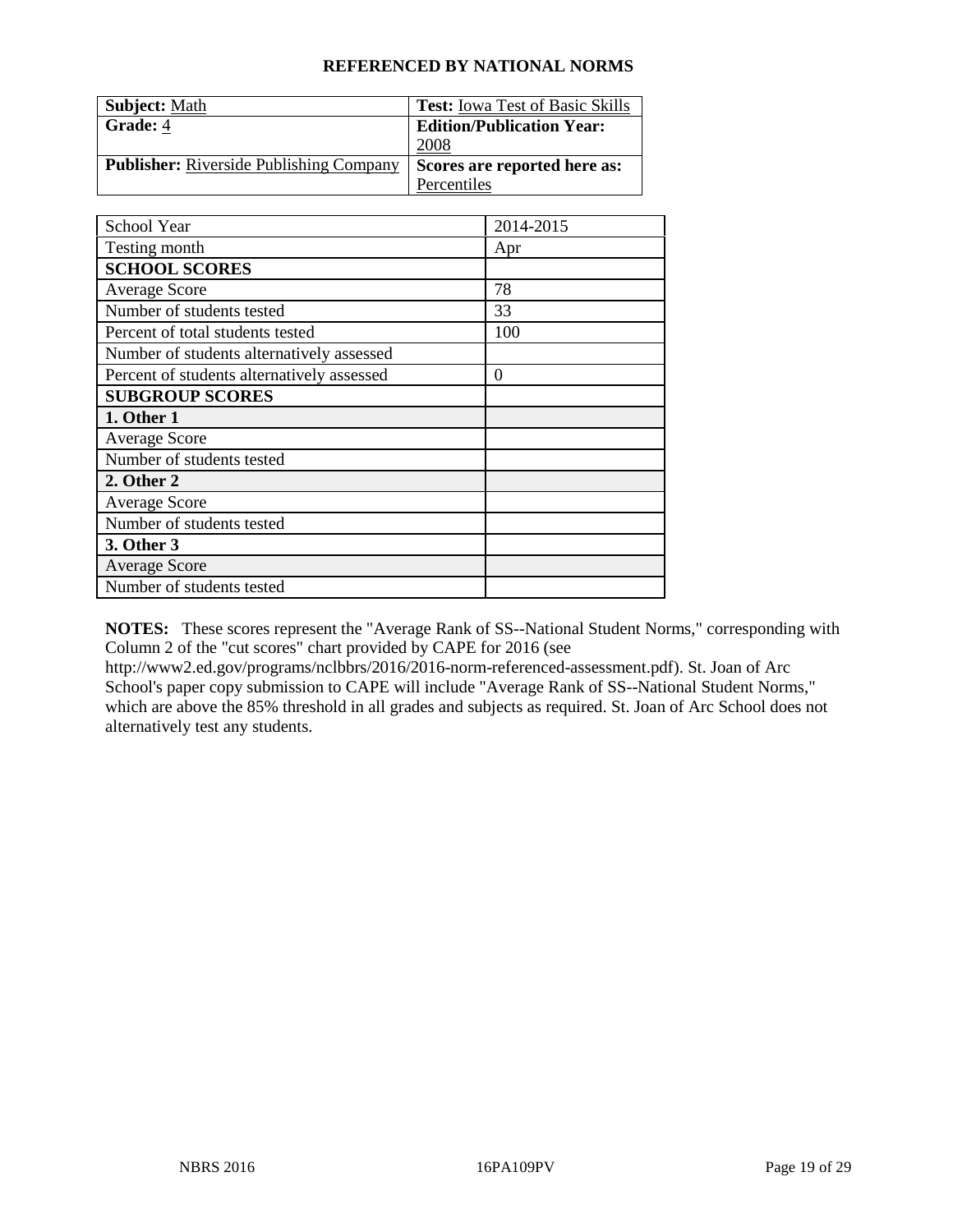| <b>Subject: Math</b>                           | <b>Test:</b> Iowa Test of Basic Skills |
|------------------------------------------------|----------------------------------------|
| Grade: 5                                       | <b>Edition/Publication Year:</b>       |
|                                                | 2008                                   |
| <b>Publisher:</b> Riverside Publishing Company | Scores are reported here as:           |
|                                                | Percentiles                            |

| School Year                                | 2014-2015 |
|--------------------------------------------|-----------|
| Testing month                              | Apr       |
| <b>SCHOOL SCORES</b>                       |           |
| <b>Average Score</b>                       | 86        |
| Number of students tested                  | 16        |
| Percent of total students tested           | 100       |
| Number of students alternatively assessed  |           |
| Percent of students alternatively assessed | $\theta$  |
| <b>SUBGROUP SCORES</b>                     |           |
| 1. Other 1                                 |           |
| <b>Average Score</b>                       |           |
| Number of students tested                  |           |
| 2. Other 2                                 |           |
| <b>Average Score</b>                       |           |
| Number of students tested                  |           |
| 3. Other 3                                 |           |
| <b>Average Score</b>                       |           |
| Number of students tested                  |           |

**NOTES:** These scores represent the "Average Rank of SS--National Student Norms," corresponding with Column 2 of the "cut scores" chart provided by CAPE for 2016 (see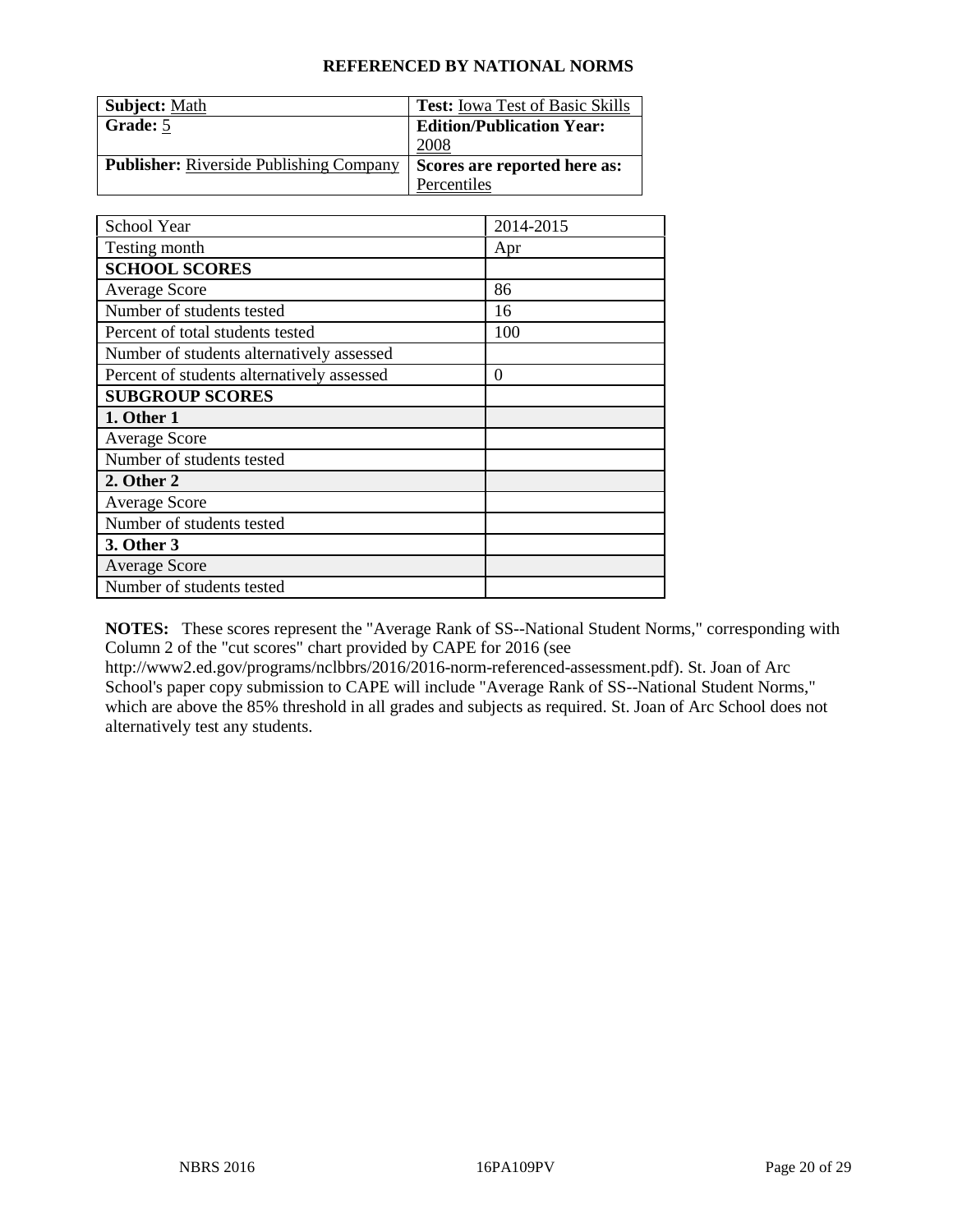| <b>Subject: Math</b>                           | <b>Test:</b> Iowa Test of Basic Skills |
|------------------------------------------------|----------------------------------------|
| Grade: 6                                       | <b>Edition/Publication Year:</b>       |
|                                                | 2008                                   |
| <b>Publisher:</b> Riverside Publishing Company | Scores are reported here as:           |
|                                                | Percentiles                            |

| School Year                                | 2014-2015 |
|--------------------------------------------|-----------|
| Testing month                              | Apr       |
| <b>SCHOOL SCORES</b>                       |           |
| <b>Average Score</b>                       | 74        |
| Number of students tested                  | 14        |
| Percent of total students tested           | 100       |
| Number of students alternatively assessed  |           |
| Percent of students alternatively assessed | $\theta$  |
| <b>SUBGROUP SCORES</b>                     |           |
| 1. Other 1                                 |           |
| <b>Average Score</b>                       |           |
| Number of students tested                  |           |
| 2. Other 2                                 |           |
| <b>Average Score</b>                       |           |
| Number of students tested                  |           |
| 3. Other 3                                 |           |
| <b>Average Score</b>                       |           |
| Number of students tested                  |           |

**NOTES:** These scores represent the "Average Rank of SS--National Student Norms," corresponding with Column 2 of the "cut scores" chart provided by CAPE for 2016 (see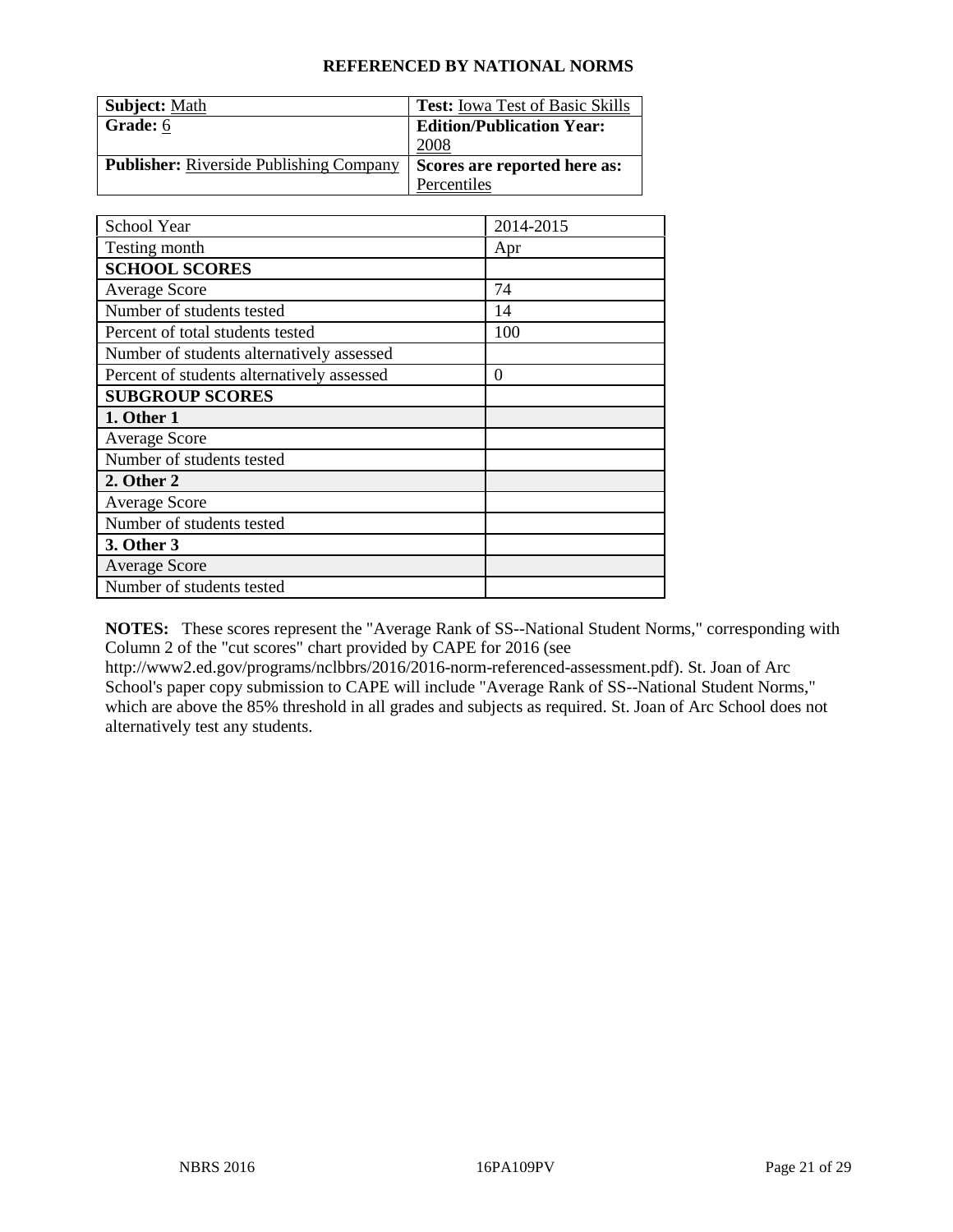| <b>Subject: Math</b>                           | <b>Test:</b> Iowa Test of Basic Skills |
|------------------------------------------------|----------------------------------------|
| Grade: 7                                       | <b>Edition/Publication Year:</b>       |
|                                                | 2008                                   |
| <b>Publisher:</b> Riverside Publishing Company | Scores are reported here as:           |
|                                                | Percentiles                            |

| School Year                                | 2014-2015 |
|--------------------------------------------|-----------|
| Testing month                              | Apr       |
| <b>SCHOOL SCORES</b>                       |           |
| <b>Average Score</b>                       | 72        |
| Number of students tested                  | 23        |
| Percent of total students tested           | 100       |
| Number of students alternatively assessed  |           |
| Percent of students alternatively assessed | $\theta$  |
| <b>SUBGROUP SCORES</b>                     |           |
| 1. Other 1                                 |           |
| <b>Average Score</b>                       |           |
| Number of students tested                  |           |
| 2. Other 2                                 |           |
| <b>Average Score</b>                       |           |
| Number of students tested                  |           |
| 3. Other 3                                 |           |
| <b>Average Score</b>                       |           |
| Number of students tested                  |           |

**NOTES:** These scores represent the "Average Rank of SS--National Student Norms," corresponding with Column 2 of the "cut scores" chart provided by CAPE for 2016 (see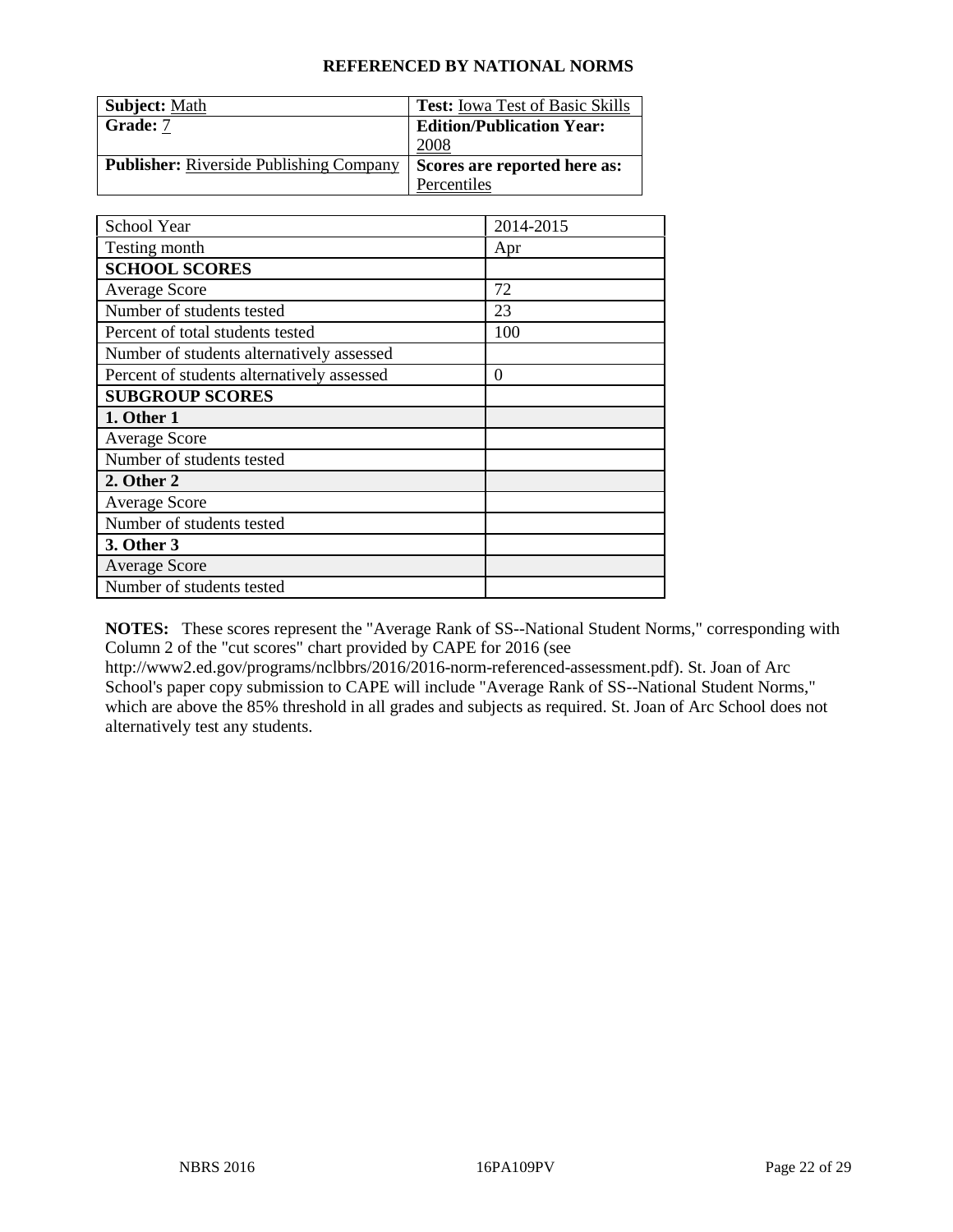| <b>Subject: Math</b>                           | <b>Test:</b> Iowa Test of Basic Skills |
|------------------------------------------------|----------------------------------------|
| Grade: 8                                       | <b>Edition/Publication Year:</b>       |
|                                                | 2008                                   |
| <b>Publisher:</b> Riverside Publishing Company | Scores are reported here as:           |
|                                                | Percentiles                            |

| School Year                                | 2014-2015 |
|--------------------------------------------|-----------|
| Testing month                              | Apr       |
| <b>SCHOOL SCORES</b>                       |           |
| <b>Average Score</b>                       | 82        |
| Number of students tested                  | 24        |
| Percent of total students tested           | 100       |
| Number of students alternatively assessed  |           |
| Percent of students alternatively assessed | $\theta$  |
| <b>SUBGROUP SCORES</b>                     |           |
| 1. Other 1                                 |           |
| <b>Average Score</b>                       |           |
| Number of students tested                  |           |
| 2. Other 2                                 |           |
| <b>Average Score</b>                       |           |
| Number of students tested                  |           |
| 3. Other 3                                 |           |
| <b>Average Score</b>                       |           |
| Number of students tested                  |           |

**NOTES:** These scores represent the "Average Rank of SS--National Student Norms," corresponding with Column 2 of the "cut scores" chart provided by CAPE for 2016 (see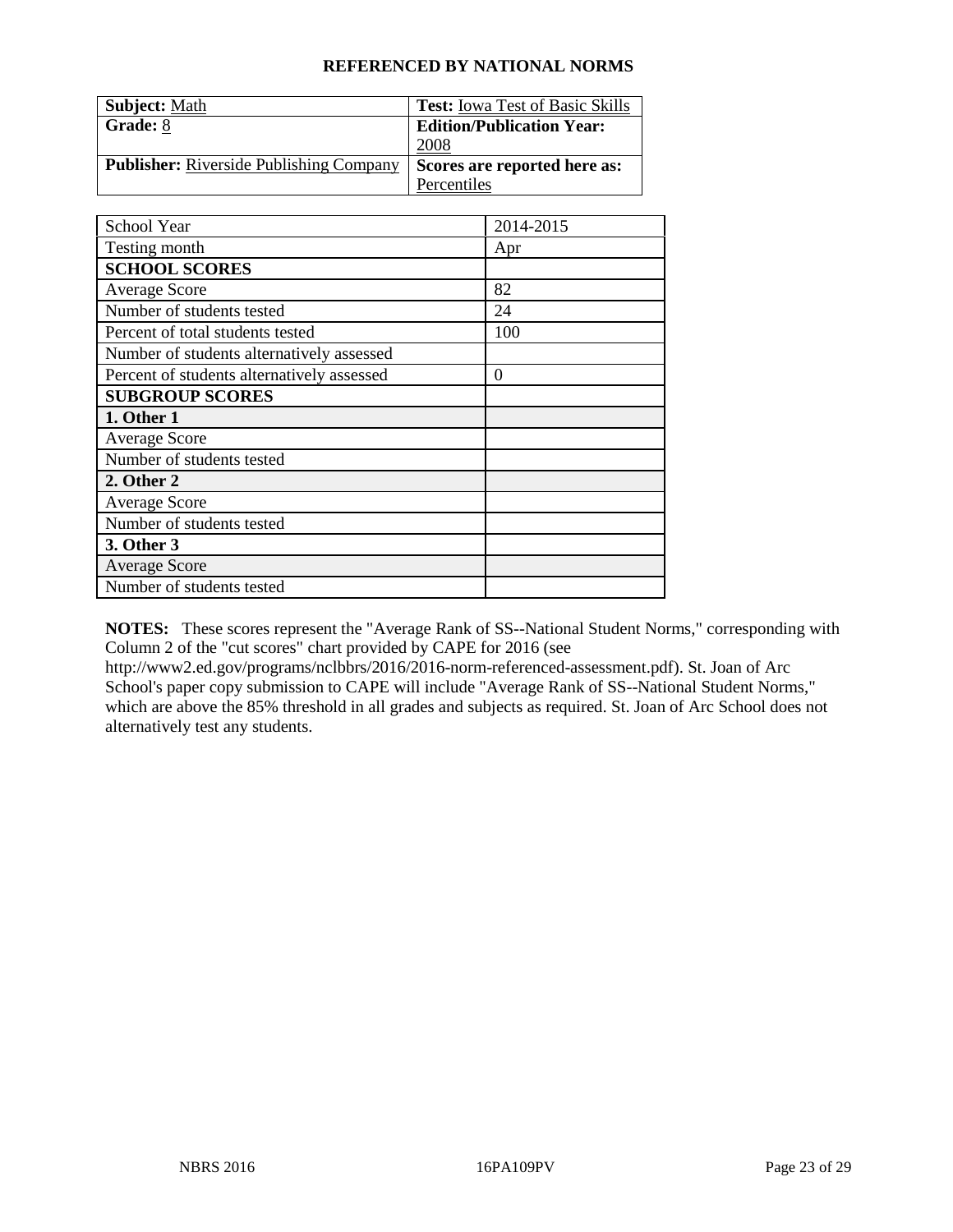| <b>Subject: Reading/ELA</b>                    | <b>Test:</b> Iowa Test of Basic Skills |
|------------------------------------------------|----------------------------------------|
| Grade: 3                                       | <b>Edition/Publication Year:</b>       |
|                                                | 2008                                   |
| <b>Publisher:</b> Riverside Publishing Company | Scores are reported here as:           |
|                                                | Percentiles                            |

| School Year                                | 2014-2015        |
|--------------------------------------------|------------------|
| Testing month                              | Apr              |
| <b>SCHOOL SCORES</b>                       |                  |
| <b>Average Score</b>                       | 83               |
| Number of students tested                  | 33               |
| Percent of total students tested           | 100              |
| Number of students alternatively assessed  |                  |
| Percent of students alternatively assessed | $\boldsymbol{0}$ |
| <b>SUBGROUP SCORES</b>                     |                  |
| 1. Other 1                                 |                  |
| <b>Average Score</b>                       |                  |
| Number of students tested                  |                  |
| 2. Other 2                                 |                  |
| <b>Average Score</b>                       |                  |
| Number of students tested                  |                  |
| 3. Other 3                                 |                  |
| <b>Average Score</b>                       |                  |
| Number of students tested                  |                  |

**NOTES:** These scores represent the "Average Rank of SS--National Student Norms," corresponding with Column 2 of the "cut scores" chart provided by CAPE for 2016 (see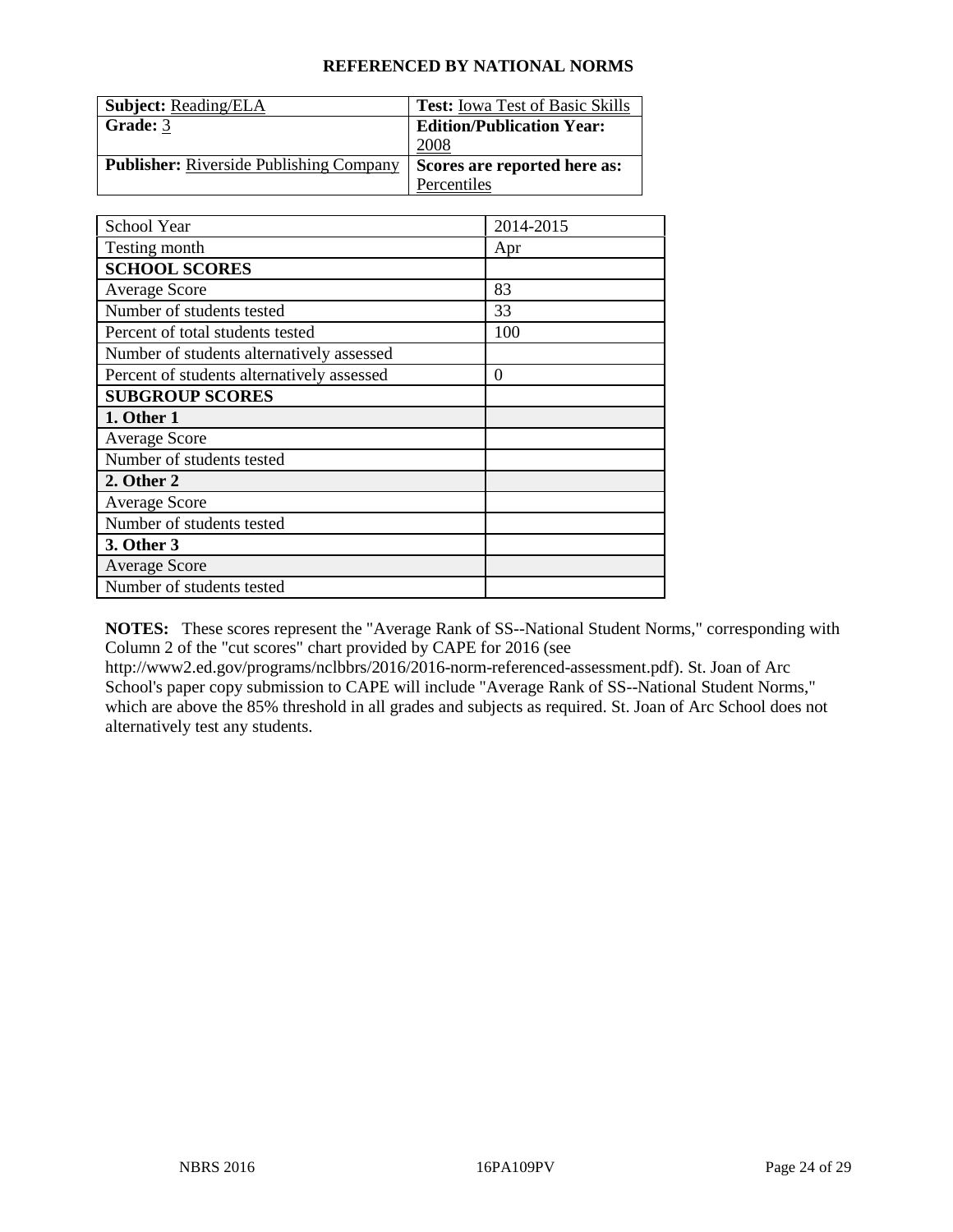| <b>Subject: Reading/ELA</b>                    | <b>Test:</b> Iowa Test of Basic Skills |
|------------------------------------------------|----------------------------------------|
| Grade: 4                                       | <b>Edition/Publication Year:</b>       |
|                                                | 2008                                   |
| <b>Publisher:</b> Riverside Publishing Company | Scores are reported here as:           |
|                                                | Percentiles                            |

| School Year                                | 2014-2015        |
|--------------------------------------------|------------------|
| Testing month                              | Apr              |
| <b>SCHOOL SCORES</b>                       |                  |
| <b>Average Score</b>                       | 83               |
| Number of students tested                  | 33               |
| Percent of total students tested           | 100              |
| Number of students alternatively assessed  |                  |
| Percent of students alternatively assessed | $\boldsymbol{0}$ |
| <b>SUBGROUP SCORES</b>                     |                  |
| 1. Other 1                                 |                  |
| <b>Average Score</b>                       |                  |
| Number of students tested                  |                  |
| 2. Other 2                                 |                  |
| <b>Average Score</b>                       |                  |
| Number of students tested                  |                  |
| 3. Other 3                                 |                  |
| <b>Average Score</b>                       |                  |
| Number of students tested                  |                  |

**NOTES:** These scores represent the "Average Rank of SS--National Student Norms," corresponding with Column 2 of the "cut scores" chart provided by CAPE for 2016 (see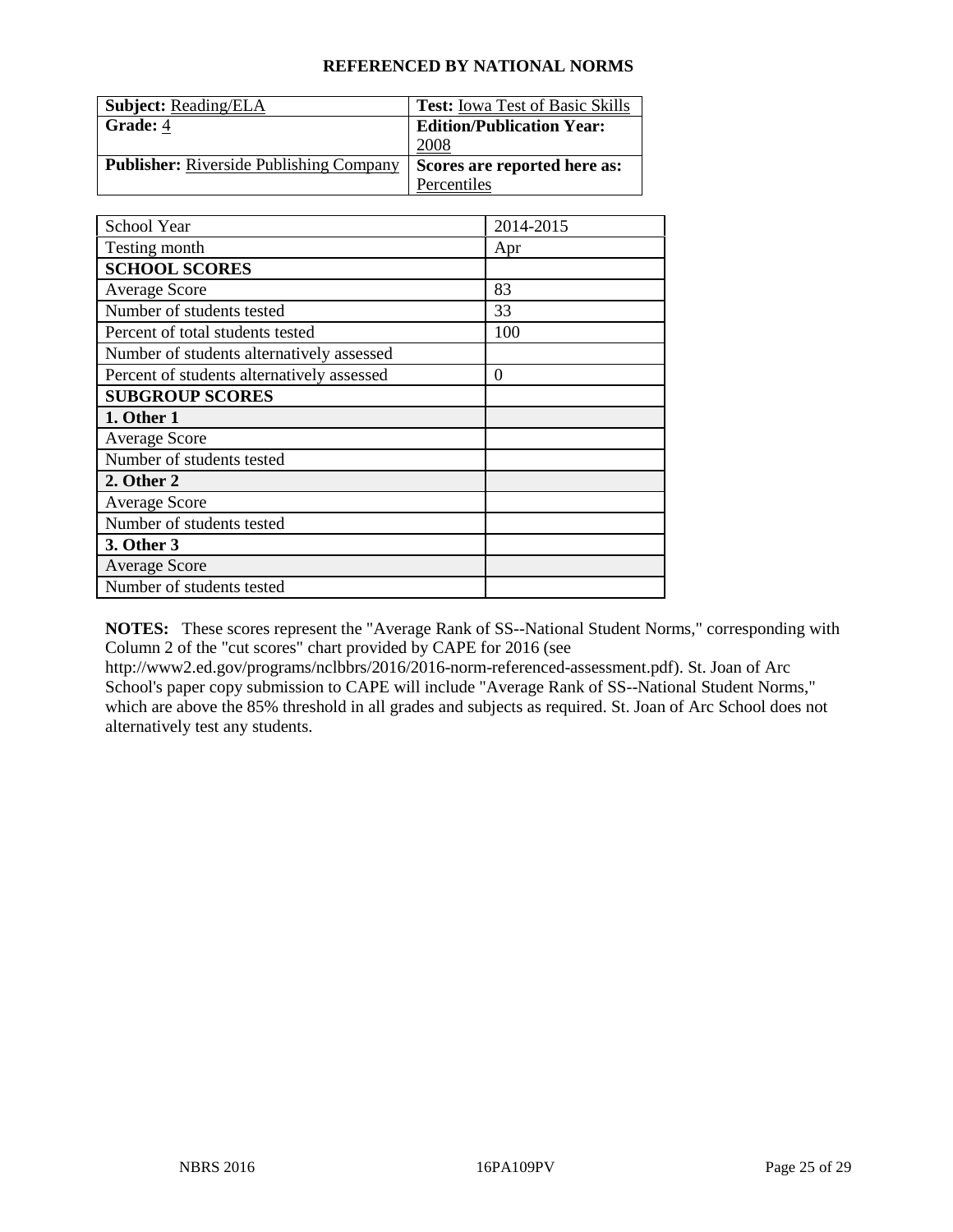| <b>Subject: Reading/ELA</b>                    | <b>Test:</b> Iowa Test of Basic Skills |
|------------------------------------------------|----------------------------------------|
| Grade: 5                                       | <b>Edition/Publication Year:</b>       |
|                                                | 2008                                   |
| <b>Publisher:</b> Riverside Publishing Company | Scores are reported here as:           |
|                                                | Percentiles                            |

| School Year                                | 2014-2015        |
|--------------------------------------------|------------------|
| Testing month                              | Apr              |
| <b>SCHOOL SCORES</b>                       |                  |
| <b>Average Score</b>                       | 81               |
| Number of students tested                  | 16               |
| Percent of total students tested           | 100              |
| Number of students alternatively assessed  |                  |
| Percent of students alternatively assessed | $\boldsymbol{0}$ |
| <b>SUBGROUP SCORES</b>                     |                  |
| 1. Other 1                                 |                  |
| <b>Average Score</b>                       |                  |
| Number of students tested                  |                  |
| 2. Other 2                                 |                  |
| <b>Average Score</b>                       |                  |
| Number of students tested                  |                  |
| 3. Other 3                                 |                  |
| <b>Average Score</b>                       |                  |
| Number of students tested                  |                  |

**NOTES:** These scores represent the "Average Rank of SS--National Student Norms," corresponding with Column 2 of the "cut scores" chart provided by CAPE for 2016 (see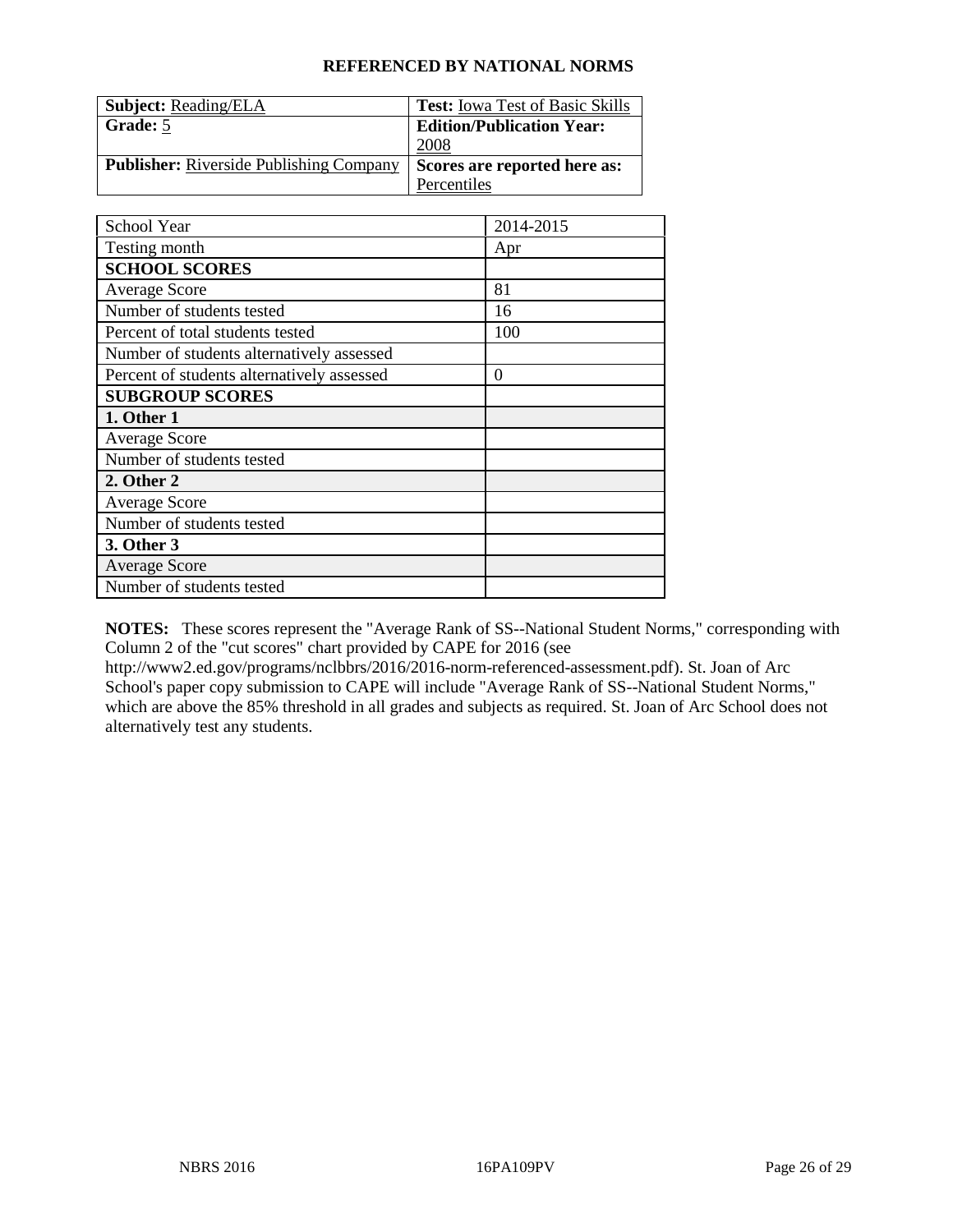| <b>Subject: Reading/ELA</b>                    | <b>Test:</b> Iowa Test of Basic Skills |
|------------------------------------------------|----------------------------------------|
| Grade: 6                                       | <b>Edition/Publication Year:</b>       |
|                                                | 2008                                   |
| <b>Publisher:</b> Riverside Publishing Company | Scores are reported here as:           |
|                                                | Percentiles                            |

| School Year                                | 2014-2015        |
|--------------------------------------------|------------------|
| Testing month                              | Apr              |
| <b>SCHOOL SCORES</b>                       |                  |
| <b>Average Score</b>                       | 75               |
| Number of students tested                  | 14               |
| Percent of total students tested           | 100              |
| Number of students alternatively assessed  |                  |
| Percent of students alternatively assessed | $\boldsymbol{0}$ |
| <b>SUBGROUP SCORES</b>                     |                  |
| 1. Other 1                                 |                  |
| <b>Average Score</b>                       |                  |
| Number of students tested                  |                  |
| 2. Other 2                                 |                  |
| <b>Average Score</b>                       |                  |
| Number of students tested                  |                  |
| 3. Other 3                                 |                  |
| <b>Average Score</b>                       |                  |
| Number of students tested                  |                  |

**NOTES:** These scores represent the "Average Rank of SS--National Student Norms," corresponding with Column 2 of the "cut scores" chart provided by CAPE for 2016 (see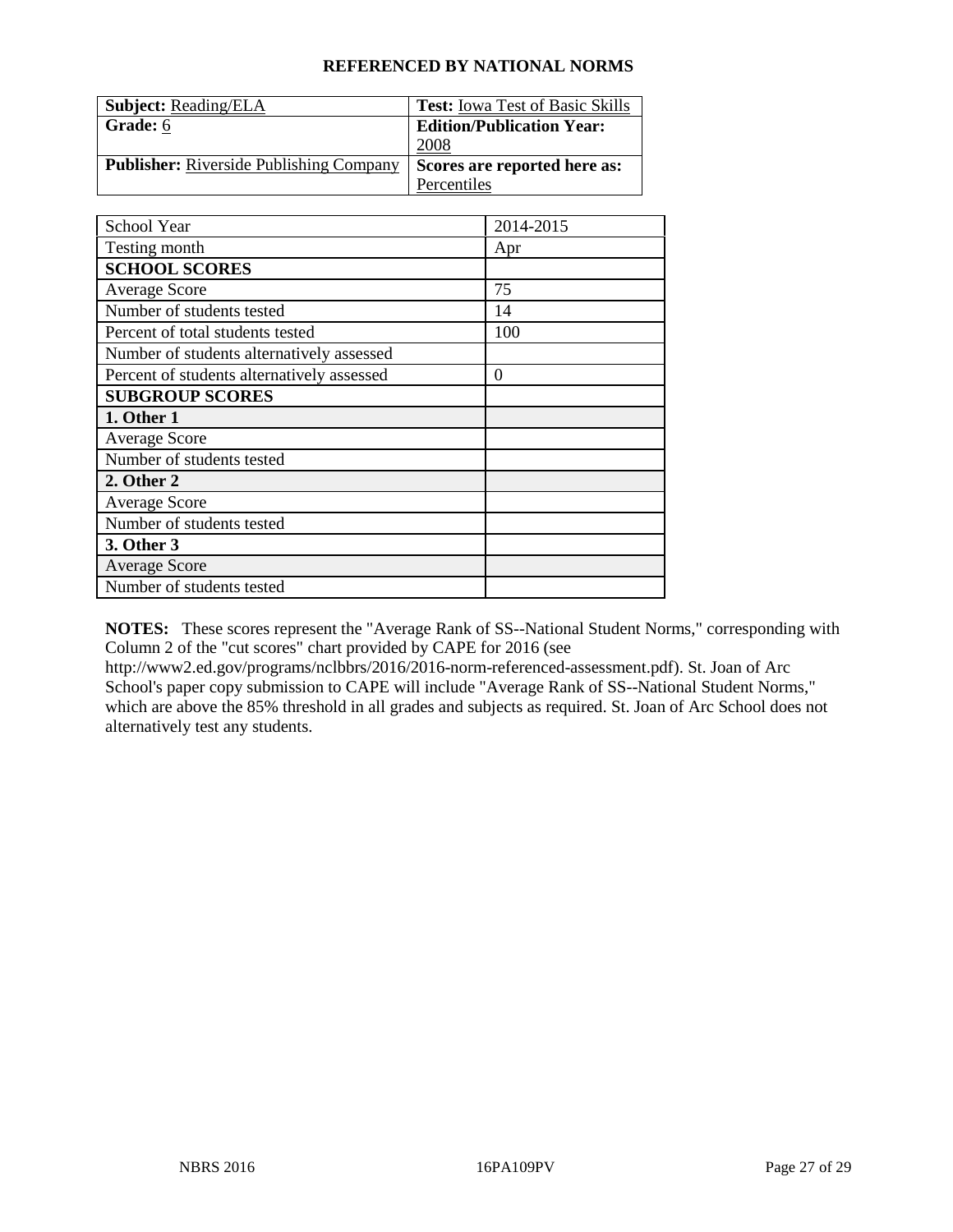| <b>Subject: Reading/ELA</b>                    | <b>Test:</b> Iowa Test of Basic Skills |
|------------------------------------------------|----------------------------------------|
| Grade: 7                                       | <b>Edition/Publication Year:</b>       |
|                                                | 2008                                   |
| <b>Publisher:</b> Riverside Publishing Company | Scores are reported here as:           |
|                                                | Percentiles                            |

| School Year                                | 2014-2015        |
|--------------------------------------------|------------------|
| Testing month                              | Apr              |
| <b>SCHOOL SCORES</b>                       |                  |
| <b>Average Score</b>                       | 80               |
| Number of students tested                  | 23               |
| Percent of total students tested           | 100              |
| Number of students alternatively assessed  |                  |
| Percent of students alternatively assessed | $\boldsymbol{0}$ |
| <b>SUBGROUP SCORES</b>                     |                  |
| 1. Other 1                                 |                  |
| <b>Average Score</b>                       |                  |
| Number of students tested                  |                  |
| 2. Other 2                                 |                  |
| <b>Average Score</b>                       |                  |
| Number of students tested                  |                  |
| 3. Other 3                                 |                  |
| <b>Average Score</b>                       |                  |
| Number of students tested                  |                  |

**NOTES:** These scores represent the "Average Rank of SS--National Student Norms," corresponding with Column 2 of the "cut scores" chart provided by CAPE for 2016 (see